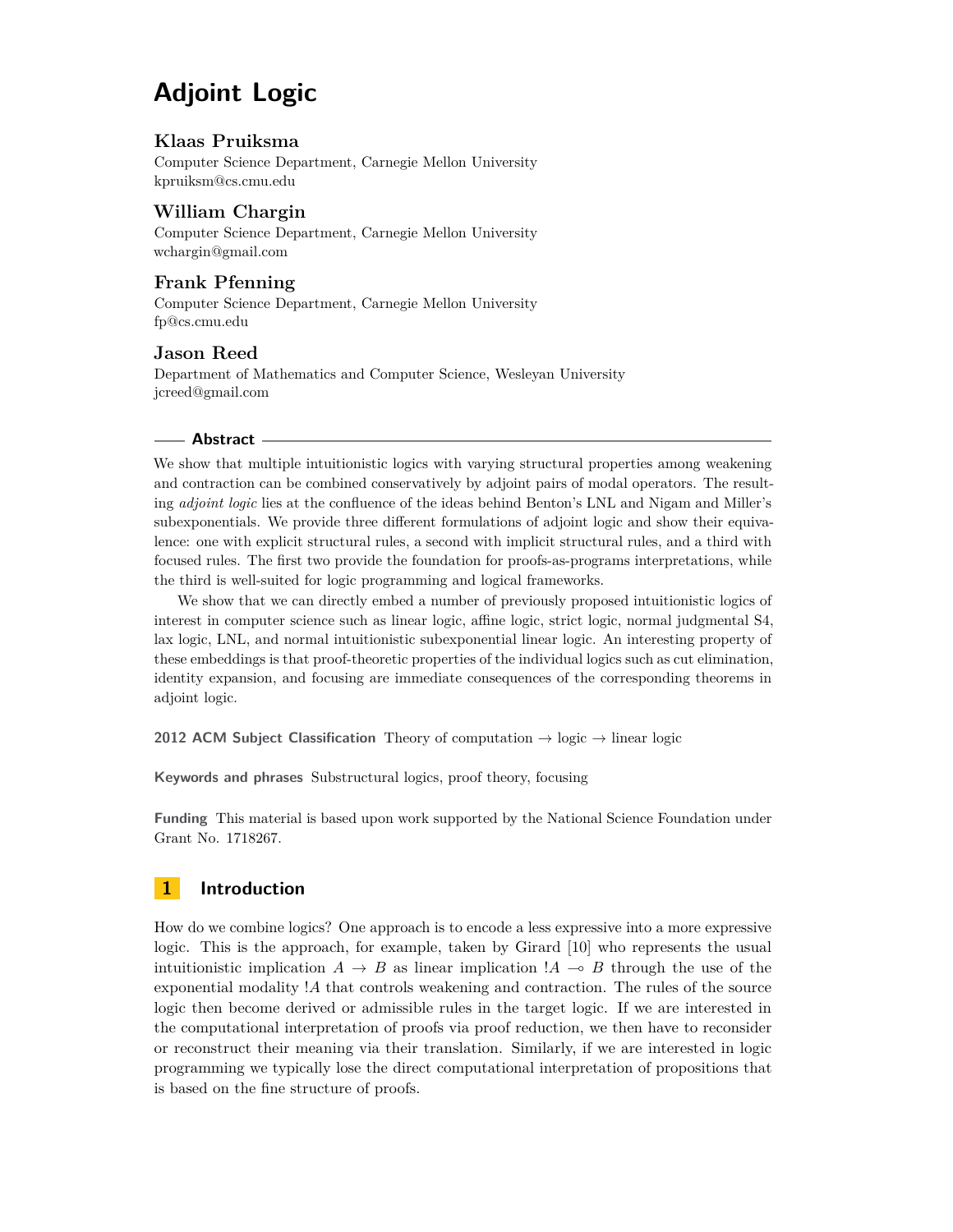An alternative is to keep the original logics intact and provide modal operators we call *shifts* to switch between them. This is the approach taken in the seminal work by Benton [\[4\]](#page-14-0) on LNL. In this approach the individual logics are directly *embedded* into each other, which preserves not just provability but also the fine structure of proofs and thereby their computational interpretations.

In this paper we restrict our attention to intuitionistic logics and, in particular, we take the verificationist perspective [\[9,](#page-15-1) [7\]](#page-15-2) where the meanings of the logical connectives in each logic are defined by the left and right rules of the sequent calculus. Cut elimination and identity expansion are necessary to justify this point of view.

All logics we consider satisfy associativity and exchange among the antecedents, and may or may not satisfy weakening or contraction. We identify a logic by its *mode of truth m* and write  $\sigma(m) \subseteq \{W, C\}$  for the structural rules satisfied by mode *m*. We use the same definition for the logical connectives at all modes. For example,  $A_m \sim_m B_m$  denotes implication, which could be linear  $(\sigma(m) = \{\})$ , structural  $(\sigma(m) = \{W, C\})$ , affine  $(\sigma(m) = \{W\})$ , or strict  $(\sigma(m) = {\{\mathsf{C}\}})$ . We often drop the subscript on the logical connective when it can be uniquely determined from context. In addition, we allow a *preorder*  $m \geq k$  between modes of truth. As in subexponential linear logic [\[19\]](#page-15-3) it is subject to the requirement that  $m \geq k$ implies that  $\sigma(m) \supseteq \sigma(k)$ . As in LNL [\[4\]](#page-14-0), each pair of shifts  $\uparrow_k^m A_k$  and  $\downarrow_k^m A_m$  must form an adjunction, which is guaranteed by their left and right rules.

Adjoint logic (ADJ) is designed so it satisfies the following properties: (1) *Conservative extension*: a proposition is provable in each source logic if and only if it is provable in the combination. (2) *Preservation of proofs and proof reduction*: proofs in each source logic will remain valid in the combination. Then proof reductions (the source of operational interpretations) also remain sound. Due to the presence of cut, additional proofs may be available in the combination. (3) *Preservation of focusing*: Focused proofs [\[1\]](#page-14-1), which provide the foundation of logic programming, logical frameworks [\[21\]](#page-15-4), and theorem provers [\[6,](#page-15-5) [17\]](#page-15-6), remain complete for the combined logic.

Adjoint logic allows us to directly embed, combine, and uniformly generalize a number of previously investigated logics, such as intuitionistic linear logic [\[10,](#page-15-0) [2\]](#page-14-2), LNL [\[4\]](#page-14-0), normal judgmental S4 [\[23\]](#page-15-7), lax logic [\[8,](#page-15-8) [12,](#page-15-9) [23\]](#page-15-7), normal intuitionistic subexponential linear logic [\[5,](#page-14-3) [13\]](#page-15-10), and its fragments such as affine logic or strict logic. In each case we construct a particular partial order and decomposition of modal operators into shifts. The original logic can then be clearly identified as a syntactic fragment, with some new propositions that can be expressed directly.

Providing a unified presentation of multiple logics with varying structural properties has a long history. For example, Belnap [\[3\]](#page-14-4) defined Display Logic with structural connectives that control inferences such as weakening or contraction. Significant coding is required to put logics into display form, which impacts both proof reduction and proof search and therefore operational interpretations of a logic. Among the most closely related work we find work on LU [\[11\]](#page-15-11) and LKU [\[15\]](#page-15-12). LU uses three explicit polarities, carefully controlled structural rules, and multiple versions of right and left rules to achieve an integration of classical, intuitionistic, and linear logic. This does not have the flexibility or parsimony of our approach, but allows classical logic to be a easily recognizable fragment. The same is true for LKU, which is based on classical logic, four different polarities, and focusing from the start. ADJ satisfies focusing, but does not require it, which is important for its proofs-as-programs interpretation that we are currently investigating [\[24\]](#page-15-13).

Finally, work by Licata et al. [\[16\]](#page-15-14) elegantly generalizes Reed's first and unpublished definition of adjoint logic [\[25\]](#page-15-15) by providing more structure to the adjunctions. Briefly, the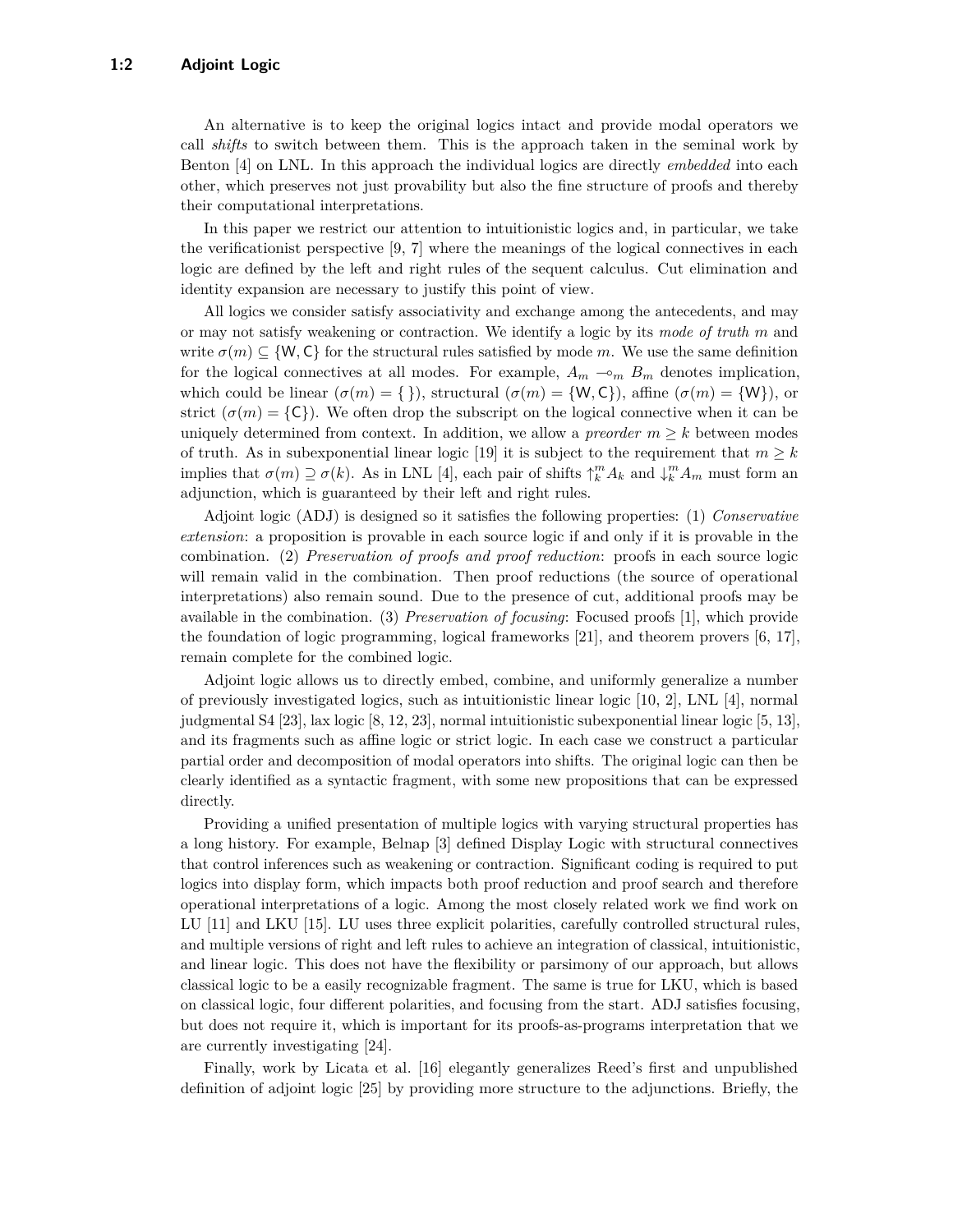preorder of modes is replaced by a 2-category, which allows the faithful representation of additional examples (for example, all of judgmental S4 instead of just its normal fragment), including some constructions in homotopy type theory. They also provide a detailed categorical semantics. However, the independence principle upon which ADJ is based is only an emergent property of some mode structures, which in some cases leads to more complicated adequacy proofs. Also, they do not investigate focusing or polarization.

We begin with a variation of Reed's first and unpublished definition of adjoint logic [\[25\]](#page-15-15) by using explicit structural rules and just a single pair of left and right rules for each of the logical connectives and shifts. This formulation allows an elegant proof of cut elimination, closely modeled upon Gentzen's original proof [\[9\]](#page-15-1), using the rule of *multicut*. Cut elimination immediately yields a conservative extension result for the combined logic over all of its modes of truth. Next, we provide a formulation where structural rules remain implicit: that is, they are incorporated directly into the various rules of the calculus. This avoids explicating weakening and contraction that are implicit in some of the source logics we model, and also provides a stepping stone towards focusing. Finally, we provide a polarized and focused presentation of adjoint logic. Focusing fits neatly into the framework of shifts upon which adjoint logic is based by using shifts within a mode to represent polarization.

# **2 Adjoint Logic with Explicit Structural Rules (**ADJ*<sup>E</sup>* **)**

Adjoint logic (in all of the forms that we present it in) can be thought of as a schema to define particular logics. As described in Section [1,](#page-0-0) the schema is parameterized by a preorder of modes of truth *m*, along with a monotone map  $\sigma$  from this preorder into  $\mathcal{P}(\{W, C\})$  assigning to each mode its set of structural properties. As a concession to simplicity of the presentation, in this paper we always allow exchange, although nothing stands in the way of an even more general framework [\[13\]](#page-15-10). This preorder of modes embodies the *declaration of independence*:

*A* proof of  $A_k$  *may only depend on hypotheses*  $B_m$  *for*  $m \geq k$ *.* 

The form of a sequent is therefore

 $\Psi \vdash A_k$  where  $\Psi \geq k$ 

where  $\Psi$  is a collection of *antecedents* of the form  $B_{m_i}^i$  with each  $m_i \geq k$ . This critical presupposition, abbreviated as  $\Psi \geq k$ , generalizes the common dyadic [\[1\]](#page-14-1) or two-zone presentation of logics with modal operators [\[2\]](#page-14-2) where the judgment of validity may not depend on hypotheses about truth [\[23\]](#page-15-7). Example [2](#page-4-0) illustrates that for cut elimination to hold, the structural properties of the permissible antecedent modes must include those of the succedent mode.

The propositions at each mode are constructed uniformly, remaining within the same mode, except for the *shift operators* that move between modes. They are  $\uparrow_k^m A_k$  (pronounced *up*), which is a proposition at mode *m* and requires  $m \geq k$ ; and  $\downarrow^{\ell}_{m} A_{\ell}$  (*down*), which is also a proposition at mode *m*, and which requires  $\ell \geq m$ .

At this point we can already write out the syntax of propositions.

$$
A_m, B_m \ ::= \ p_m \mid A_m \negthinspace \negthinspace \negthinspace \negthinspace m \, B_m \mid A_m \otimes_m B_m \mid \mathbf{1}_m \mid \oplus_{j \in J} A_m^j \mid \otimes_{j \in J} A_m^j \mid \uparrow_k^m A_k \mid \downarrow_m^\ell A_\ell
$$

Here *p<sup>m</sup>* stands for atomic propositions at mode *m*. Anticipating the needs of an operational interpretation (see [\[24\]](#page-15-13) for a sketch), we have generalized internal and external choice to *n*-ary constructors parameterized by a finite index set *J*. With  $J = \emptyset$  we recover  $\top = \mathcal{B}_{j \in \emptyset}($ and  $\mathbf{0} = \bigoplus_{i \in \emptyset}$  in any mode. The right and left rules in the sequent calculus defining the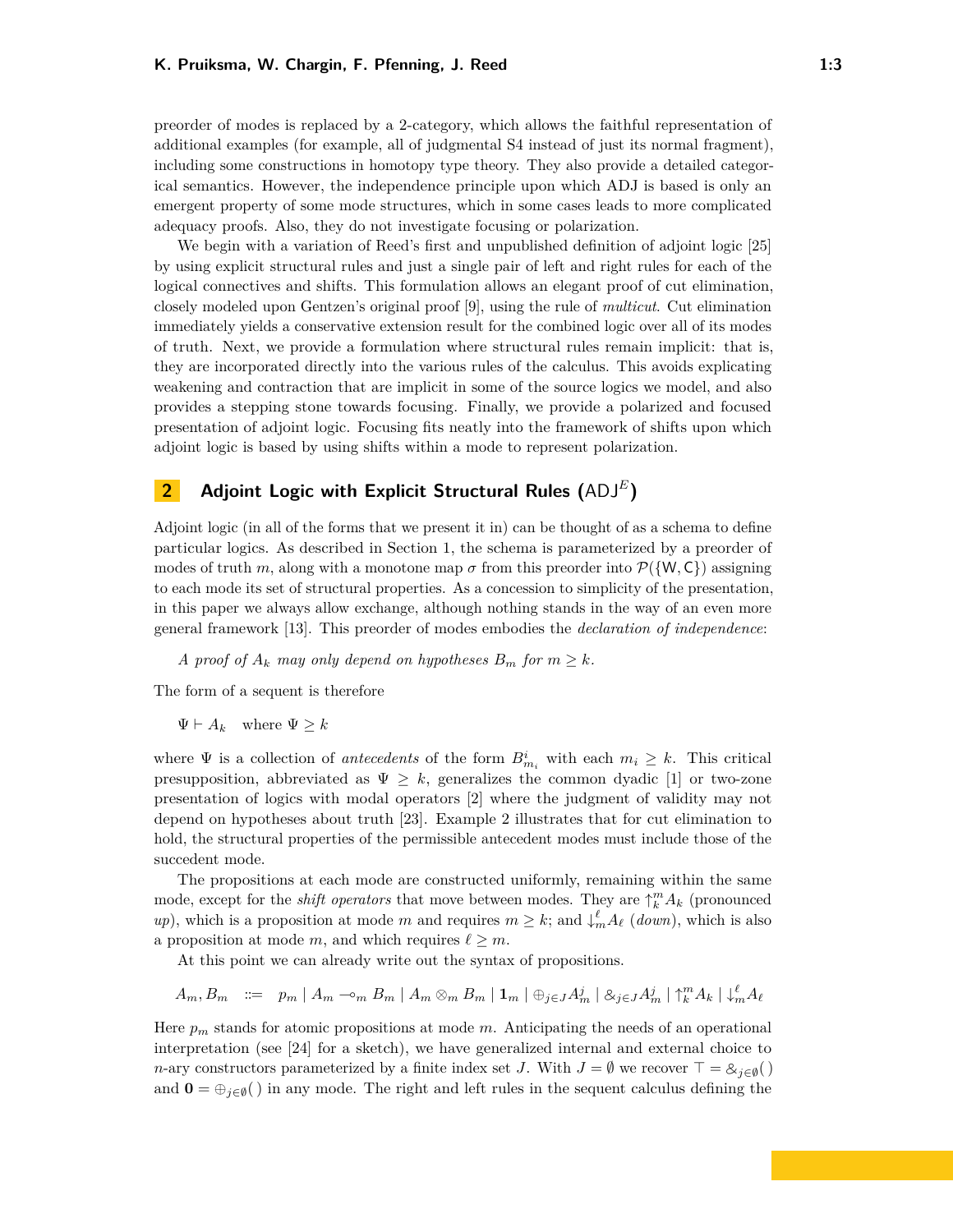<span id="page-3-0"></span>
$$
\frac{1}{A_m + A_m} \text{ id} \qquad \frac{\Psi_1 \ge m \ge k \quad \Psi_1 + A_m \quad \Psi_2, A_m + C_k}{\Psi_1, \Psi_2 + C_k} \text{ cut}
$$
\n
$$
\frac{\mathsf{W} \in \sigma(m) \quad \Psi + C_k}{\Psi, A_m + C_k} \text{ weaken} \qquad \frac{\mathsf{C} \in \sigma(m) \quad \Psi, A_m, A_m + C_k}{\Psi, A_m + C_k} \text{ contract}
$$
\n
$$
\frac{i \in J \quad \Psi \vdash A_m^i}{\Psi \vdash \oplus_{j \in J} A_m^j} \oplus R^i \qquad \frac{\Psi, A_m^j + C_k \quad \text{for all } j \in J}{\Psi, \oplus_{j \in J} A_m^j + C_k} \oplus L
$$
\n
$$
\frac{\Psi \vdash A_m^j \quad \text{for all } j \in J}{\Psi \vdash \otimes_{j \in J} A_m^j} \text{  $\otimes R \qquad \frac{i \in J \quad \Psi, A_m^i + C_k}{\Psi, \otimes_{j \in J} A_m^j + C_k} \text{  $\otimes L^i$ \n
$$
\frac{\Psi_1 \vdash A_m \quad \Psi_2 \vdash B_m}{\Psi_1, \Psi_2 \vdash A_m \otimes B_m} \text{  $\otimes R \qquad \frac{\Psi, A_m, B_m \vdash C_k}{\Psi, A_m \otimes B_m + C_k} \text{  $\otimes L$ \n
$$
\frac{\Psi, A_m \vdash B_m}{\Psi \vdash A_m \multimap B_m} \multimap R \qquad \frac{\Psi_1 \ge m \quad \Psi_1 \vdash A_m \quad \Psi_2, B_m \vdash C_k}{\Psi_1, \Psi_2, A_m \multimap B_m \vdash C_k} \text{  $\neg L$ \n
$$
\frac{\mathsf{W} \in \sigma(\Psi)}{\Psi \vdash 1_m} \text{  $\mathbb{1}R \qquad \frac{\Psi \vdash C_k}{\Psi, 1_m \vdash C_k} \text{  $\mathbb{1}L$ \n
$$
\frac{\Psi \ge m \quad \Psi \vdash A_m}{\Psi \vdash \frac{m}{k}A_m} \downarrow R \qquad \frac{\Psi, A_m \vdash C_\ell}{\Psi, \frac{m}{k}A_m \vdash C_\ell} \downarrow L
$$
\n$
$$
$$$
$$$
$$

**Figure 1** Adjoint Logic with Explicit Structural Rules (ADJ*<sup>E</sup>*). We presuppose that the conclusion of each rule satisfies the declaration of independence and ensure, with conditions on modes, that the premises will, too.

logical connectives are the same for each mode and are complemented by the permissible structural rules.

In order to be able to describe side conditions for rules, we generalize  $\sigma(m)$  to  $\sigma(\Psi)$  for contexts Ψ.

**Definition 1.** We define  $\sigma(\Psi)$  inductively as follows:

$$
\begin{array}{rcl}\n\sigma(\cdot) & = & \{W, C\} \\
\sigma(A_m) & = & \sigma(m) \\
\sigma(\Psi_1, \Psi_2) & = & \sigma(\Psi_1) \cap \sigma(\Psi_2)\n\end{array}
$$

Intuitively,  $\sigma(\Psi)$  is the smallest set of structural properties shared by all propositions in  $\Psi$ , so if  $W \in \sigma(\Psi)$ , then every proposition in  $\Psi$  is subject to weakening, and if  $C \in \sigma(\Psi)$ , then every proposition in  $\Psi$  is contractible.

#### **2.1 Judgmental and structural rules**

The rules for this first version of adjoint logic  $(ADJ<sup>E</sup>)$  can be found in Figure [1.](#page-3-0) We begin with the judgmental rules of identity and cut, which express the connection between antecedents and succedents. Identity says that if we assume  $A_m$  we are allowed to conclude  $A_m$ . Cut says the opposite: if we can conclude  $A_m$  we are allowed to assume  $A_m$  *as long as the declaration of independence is respected*.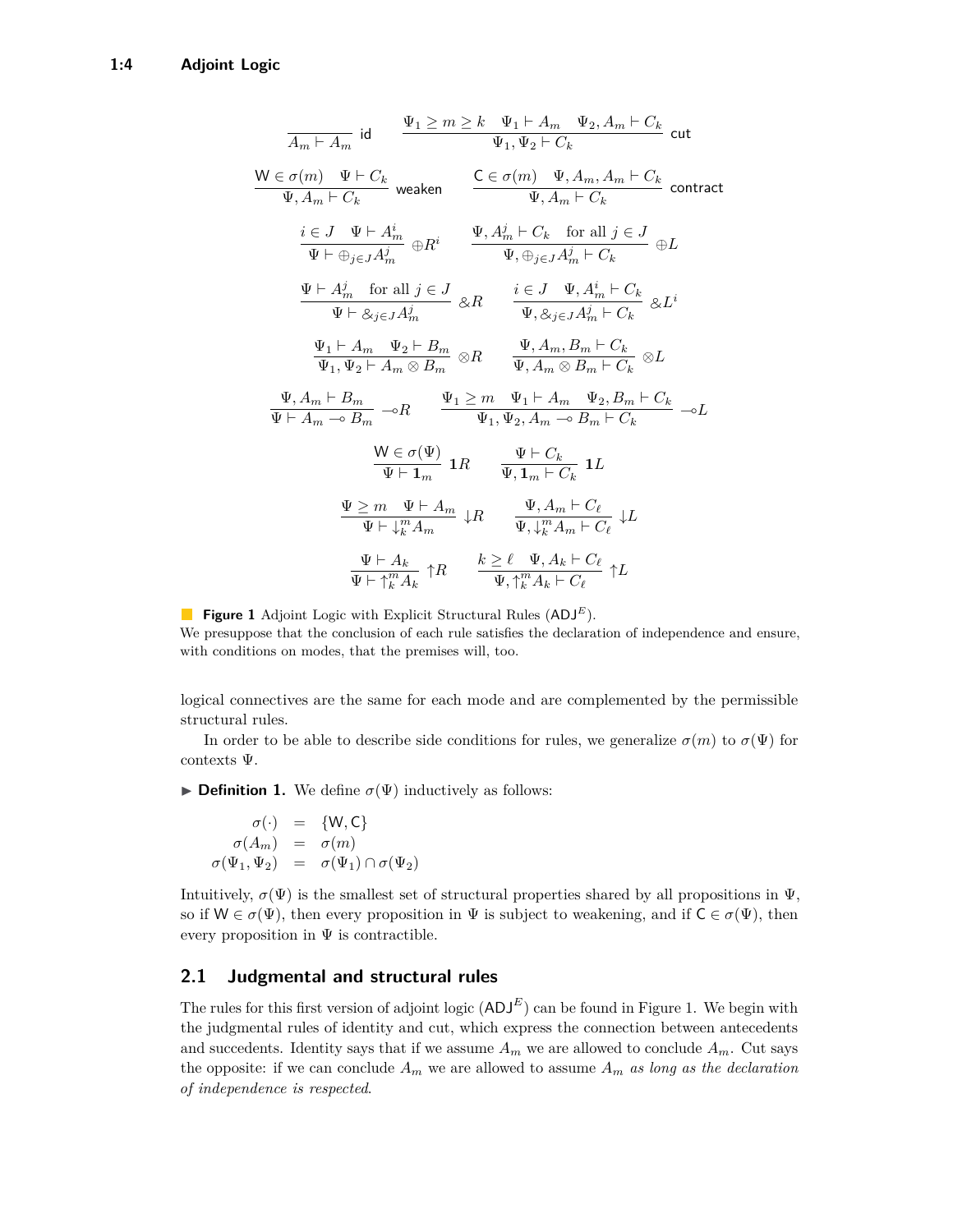As is common for the sequent calculus, we read the rules in the direction of bottom-up proof construction. For the cut rule, this means we should assume that the conclusion  $\Psi_1, \Psi_2 \vdash C_k$  is well-formed and, in particular, that  $\Psi_1 \geq k$  and  $\Psi_2 \geq k$ . Therefore, if we check that  $m \geq k$ , then we know that the second premise,  $\Psi_2, A_m \vdash C_k$ , will also be well-formed. For the first premise to be well-formed, we need to check outright that  $\Psi_1 \geq m$ .

The structural rules of weakening and contraction just need to verify that the mode of the principal formula permits the rule.

### **2.2 Additive and multiplicative connectives**

The logical rules defining the additive and multiplicative connectives are simply the linear rules for all modes, since we have separated out the structural rules. Except in one case,  $\sim L$ , the well-formedness of the conclusion implies the well-formedness of all premises.

As for  $\neg L$ , we know from the well-formedness of the conclusion that  $\Psi_1 \geq k$ ,  $\Psi_2 \geq k$ , and  $m \geq k$ . These facts by themselves already imply the well-formedness of the second premise, but we need to check that  $\Psi_1 \geq m$  in order for the first premise to be well-formed.

#### **2.3 Shifts**

The shifts represent the most interesting aspects of the rules. Recall that in  $\uparrow_k^m A_k$  and  $\downarrow_k^m A_m$ we require that  $m \geq k$ . We first consider the two rules for  $\uparrow$ . We know from the conclusion of the right rule that  $\Psi \geq m$  and from the requirement of the shift that  $m \geq k$ . Therefore, as  $\geq$  is transitive,  $\Psi \geq k$  and the premise is always well-formed. This also means that this rule is *invertible*, an observation integrated into the focusing rules for system  $ADJ<sup>F</sup>$  presented in Section [4.](#page-10-0)

From the conclusion of the left rule, we know  $\Psi \geq \ell$ ,  $m \geq \ell$ , and  $m \geq k$ . This does not imply that  $k \geq \ell$ , which we need for the premise to be well-formed and thus needs to be checked. Therefore, this rule is non-invertible.

The downshift rules are constructed analogously, taking only the declaration of independence and properties of the preorder  $\leq$  as guidance. Note that in this case the left rule is always applicable (that is, invertible), while the right rule is non-invertible.

The fact that the shift operators form an adjunction in an appropriate category was first observed by Benton [\[4\]](#page-14-0) for LNL where  $FX = \downarrow^{\mathsf{U}}_L X_{\mathsf{U}}$  is shown to be the left adjoint to  $GA = \uparrow^{\mathsf{U}}_{\mathsf{L}} A_{\mathsf{L}}$  (see Section [3.2](#page-7-0) for more detail on interpreting LNL in ADJ), going between cartesian closed and symmetric monoidal categories. A more general categorical interpretation is given by Licata et al. [\[16\]](#page-15-14). A direct proof of the adjunction property is given in [\[24,](#page-15-13) A.3], by considering equivalence classes of proofs up to cut reductions, commuting conversions, and identity expansion.

<span id="page-4-0"></span>► **Example 2** (Counterexample for independence). Consider an instance with two modes L  $\lt U$  where  $\sigma(L) = \emptyset$  and  $\sigma(U) = \{W, C\}$  and consider the following **faulty(!)** "proof" showing that contraction for linear propositions is derivable:

$$
\frac{\dfrac{A_{\mathrm{L}},A_{\mathrm{L}}\vdash C_{\mathrm{L}}}{A_{\mathrm{L}}\vdash A_{\mathrm{L}}}\uparrow\hspace{-0.2cm}L}{\dfrac{A_{\mathrm{L}},\uparrow_{\mathrm{L}}^{0}A_{\mathrm{L}}\vdash C_{\mathrm{L}}}{A_{\mathrm{L}}\vdash^{27}\uparrow_{\mathrm{L}}^{0}A_{\mathrm{L}}}\uparrow\hspace{-0.2cm}R}\dfrac{\dfrac{A_{\mathrm{L}},\uparrow_{\mathrm{L}}^{0}A_{\mathrm{L}}\vdash C_{\mathrm{L}}}{A_{\mathrm{L}}\vdash C_{\mathrm{L}}}\uparrow\hspace{-0.2cm}L}{\dfrac{\uparrow_{\mathrm{L}}^{0}A_{\mathrm{L}}\vdash C_{\mathrm{L}}}{A_{\mathrm{L}}\vdash C_{\mathrm{L}}}\text{ contract}}
$$

The fallacy lies with the sequent marked  $\vdash^{??}$  because it violates our declaration of independence: the succedent  $\uparrow_{\mathsf{L}}^{\mathsf{U}} A_{\mathsf{L}}$  of mode U depends on an antecedent of mode L, and  $\mathsf{L} \ngeq \mathsf{U}$ .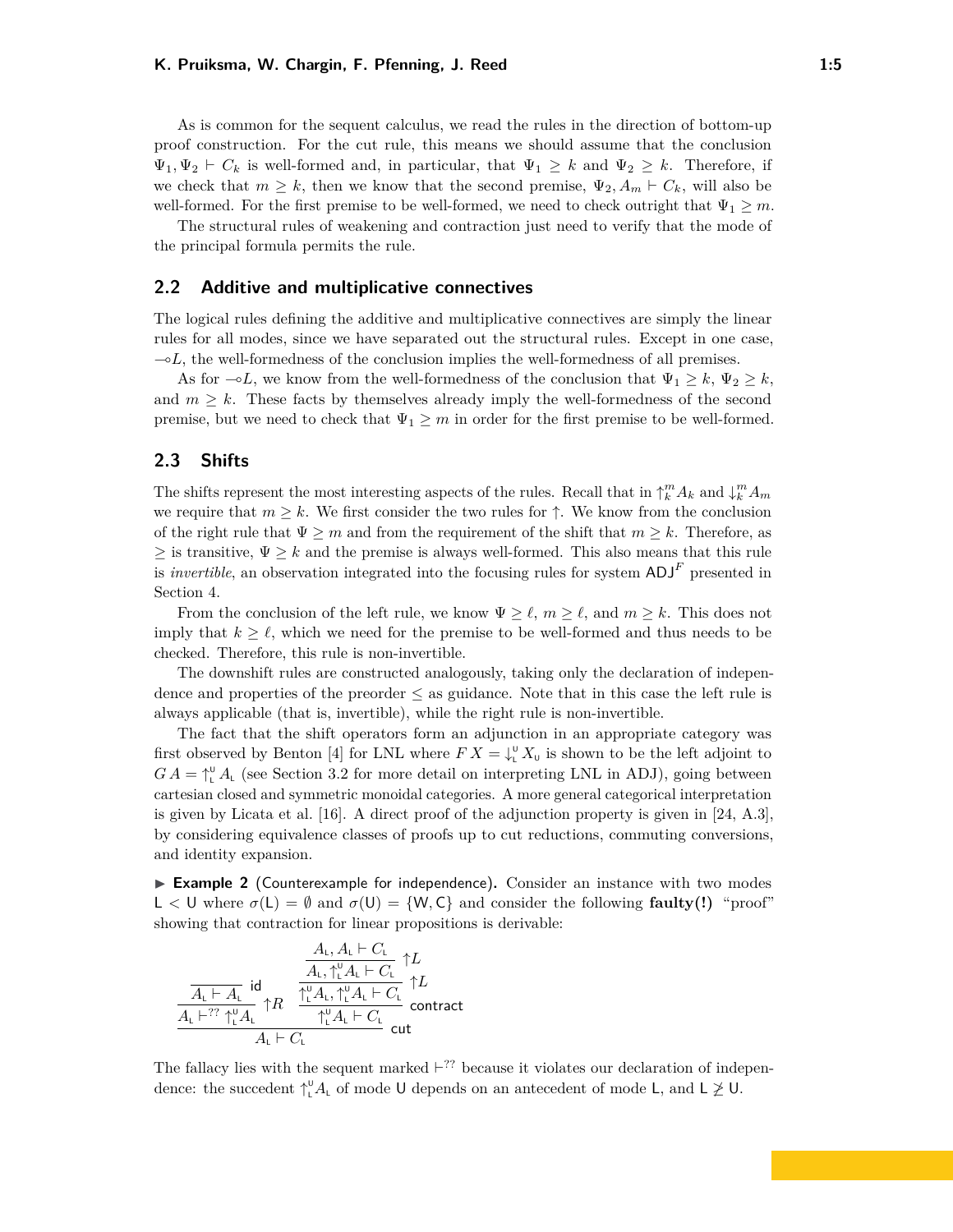If we wanted to blame a particular inference, it would be either cut, viewed bottom-up, or  $\uparrow R$ , viewed top-down. In our case, the bottom-up construction of this proof would fail because the condition  $A_L \geq 0$  of the cut rule is violated.

It is an immediate corollary that cut elimination fails if the declaration of independence is not enforced. For example, using the above faulty reasoning, we could prove  $A_L \vdash A_L \otimes A_L$ , which in general has no cut-free proof.

## **2.4 Cut elimination**

Because we have an explicit rule of contraction, cut elimination does not follow by a simple structural induction. However, we can follow Gentzen [\[9\]](#page-15-1) and allow multiple copies of the same proposition to be removed by the cut, which then allows a structural induction argument. The generalized form of cut called *multicut* (see, for example, Negri and von Plato [\[18\]](#page-15-16)) can remove  $n \geq 0$  copies of a proposition, provided that the structural properties of that proposition allow it.

We define  $\mu(S)$  for  $S \subseteq \{W, C\}$  to be the set of permissible multiplicities corresponding to the set *S* of structural properties. This has the following definition:

$$
\mu({\{\}) = \{1\}} \qquad \mu({\{W\}}) = \{0, 1\} \qquad \mu({\{C\}}) = \mathbb{N} \setminus \{0\} \qquad \mu({\{W, C\}}) = \mathbb{N}
$$

With this, we can write down a general multicut rule where we allow cutting out *n* copies of  $A_m$  if  $n \in \mu(\sigma(m))$ :

$$
\frac{\Psi_1\geq m\geq k \quad n\in\mu(\sigma(m))\quad \Psi_1\vdash A_m\quad \Psi_2,A^n_m\vdash C_k}{\Psi_1,\Psi_2\vdash C_k}\ \text{cut}(n)
$$

Note that the standard cut rule is the instance of the multicut rule where  $n = 1$ , and so proving multicut elimination for adjoint logic also yields cut elimination for the standard cut rule.

In order to distinguish proofs in  $ADJ<sup>E</sup>$  from proofs in the other two systems that we will present, we use  $\vdash_E$  for proofs in ADJ<sup>E</sup>. Analogously, we will use  $\vdash_I$  for proofs in ADJ<sup>I</sup> (Section [3\)](#page-6-0) and  $\vdash_F$  for proofs in ADJ<sup>F</sup> (Section [4\)](#page-10-0). For the purposes of our cut admissibility and cut elimination proofs, we also introduce the notation  $\vdash_E$  for proofs in ADJ<sup>E</sup> that do not use the cut rule.

**Find Example 1** Theorem 3 (Admissibility of multicut). *If*  $\Psi_1 \geq m \geq k$ ,  $n \in \mu(\sigma(m))$ ,  $\Psi_1 \vDash_E A_m$ , and  $\Psi_2, A_m^n \Vdash_E C_k$ , then  $\Psi_1, \Psi_2 \Vdash_E C_k$ .

**Sketch of proof.** This follows straightforwardly by induction on the (lexicographically ordered) triple  $(A_m, \mathcal{D}, \mathcal{E})$ , where  $\mathcal D$  is the proof that  $\Psi_1 \vdash_E A_m$  and  $\mathcal E$  is the proof that  $\Psi_2, A_m^n \vdash_E C_k.$  $\binom{n}{m}$   $\vdash$   $E$   $C_k$ .

**Fineorem 4** (Cut elimination for ADJ<sup>E</sup>). If  $\Psi \vdash_E A_m$ , then  $\Psi \Vdash_E A_m$ .

**Proof.** This follows from admissibility of multicut by induction over the proof that  $\Psi \vdash_E A_m$ , using admissibility of multicut to eliminate each cut as it is encountered.

#### **2.5 Identity Expansion**

Identity expansion for this system is very standard in both its statement and its proof.

**Fineorem 5** (Identity Expansion). If  $\Psi \vdash_E A_m$ , then there exists a proof that  $\Psi \vdash_E A_m$ *using identity rules only at atomic propositions, which is cut-free if the original proof is.*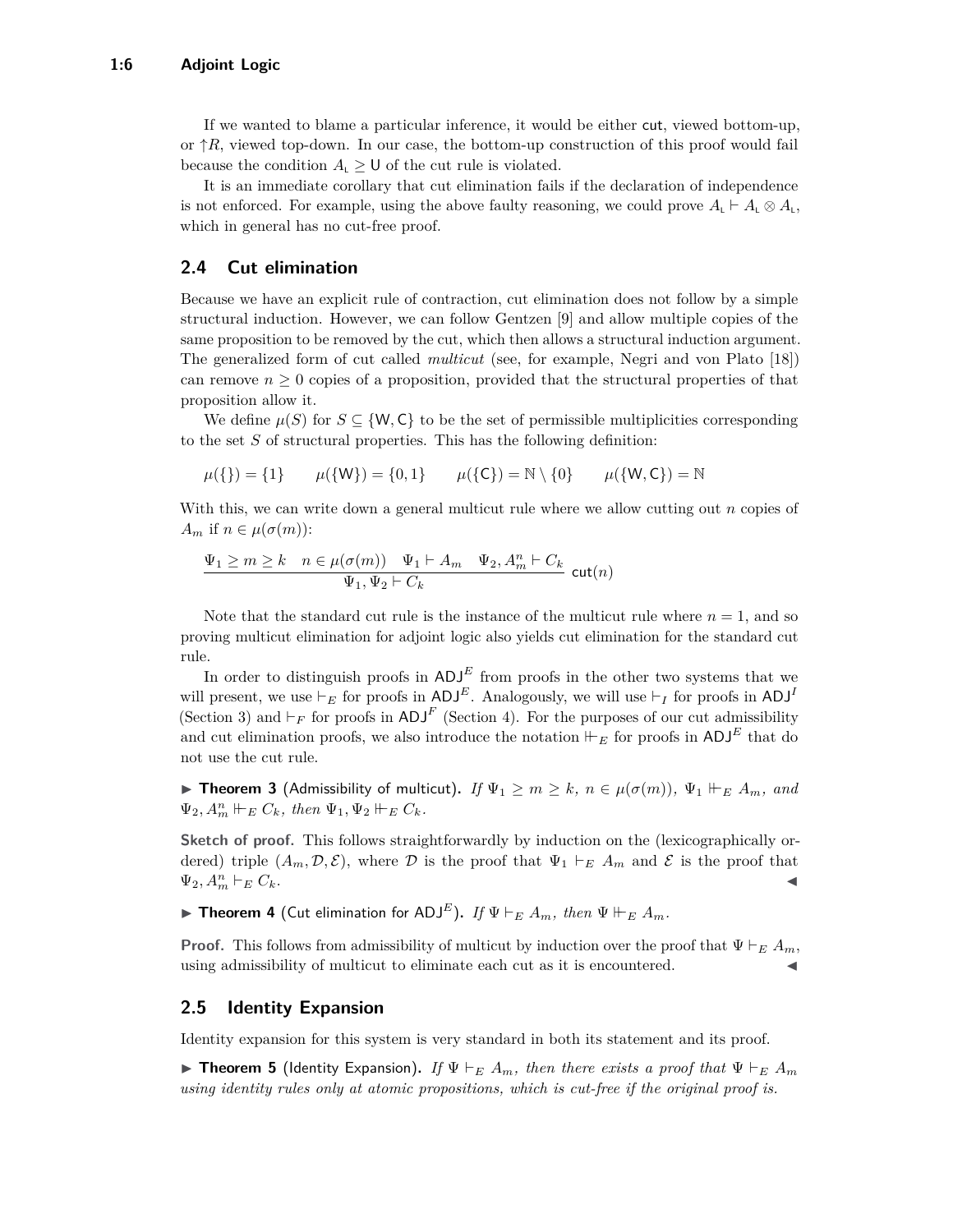**Proof.** We begin by proving that for any formula  $A_m$ , there is a cut-free proof that  $A_m \vdash_E A_m$ using identity rules only at atomic propositions. This follows easily from an induction on *Am*. Now, we arrive at the theorem by induction over the structure of the given proof that  $\Psi \vdash_E A_m$ .

# <span id="page-6-0"></span>**3 Adjoint Logic with Implicit Structural Rules (**ADJ*<sup>I</sup>* **)**

As a first step along the way to focusing, we present a system which removes some of the nondeterminism arising in proof search from the explicit structural rules, analogously to the *dyadic* system  $\Sigma_2$  presented by Andreoli [\[1\]](#page-14-1). A side benefit of this system is that its implicit treatment of structural rules makes it better suited for embedding logics which similarly leave structural properties implicit.

As we allow modes to have only one of weakening and contraction and as we also have shifts built into the logic, we cannot take exactly the same approach as Andreoli. Most of the shift rules are straightforward to translate, but ↓*R* requires some thought because of its restriction on the modes allowed in the context. In  $ADJ^E$ , we can weaken away any  $A_m$  with  $W \in \sigma(m)$  before applying  $\downarrow R$  in order to satisfy that restriction. In order to match that behavior, we split the context into two pieces,  $\Psi_1$  and  $\Psi_2$ , and require that  $\Psi_1 \geq m$ , while  $W \in \sigma(\Psi_2)$ . This rule then corresponds to the ADJ<sup>E</sup> proof which weakens everything in  $\Psi_2$ and then applies  $\downarrow$ *R*. Weakening is otherwise easily handled at the leaves of the proof in a similar manner.

Contraction without weakening leads to most of the complication in this system. For each multiplicative rule with two premises ( $\otimes R$ ,  $\neg L$ , and cut), we split the context into three parts sending  $\Psi_1$  to the first premise only,  $\Psi_3$  to the second premise only, and  $\Psi_2$  to both (and, of course, we require that  $\Psi_2$  be contractible). The nondeterminism in choice of  $\Psi_2$  allows us to propagate contractible propositions to precisely those premises where they will be needed. Similarly, using the notation of Definition [6,](#page-6-1) we allow for (but do not force) the principal formula to be kept after applying a left rule. These changes, along with the removal of the weakening and contraction rules, give us  $\text{ADJ}^I$ , as shown in Figure [2.](#page-7-1)

#### <span id="page-6-1"></span>**Definition 6.**

- **1.**  $(A_m)^?$  may always denote the empty context  $(\cdot)$ .
- **2.** If  $C \in \sigma(m)$ , then  $(A_m)^?$  may denote  $A_m$ .

# **3.1 Equivalence of** ADJ*<sup>I</sup>* **and** ADJ*<sup>E</sup>*

We now show the equivalence (in terms of provability) of  $ADJ<sup>E</sup>$  and  $ADJ<sup>I</sup>$ . Soundness is almost immediate, as the changes necessary to turn  $ADJ<sup>E</sup>$  into  $ADJ<sup>I</sup>$  are fairly minor. Completeness follows quickly from Lemma [8.](#page-6-2) An interesting (if unsurprising) feature of the translations used in both soundness and completeness is that cut-free proofs are taken to cut-free proofs, and so cut elimination can be transported from one system to the other. Similarly, the translations take identities at  $A_m$  to identities at  $A_m$ , and so identity expansion can also be transported from one system to the other. We therefore get for free that ADJ*<sup>I</sup>* has both cut elimination and identity expansion as a result of its soundness and completeness proofs. Since the proofs are entirely standard we omit them here for the sake of brevity.

 $\blacktriangleright$  **Theorem 7** (Soundness of ADJ<sup>I</sup>). If  $\Psi \vdash_I A_m$ , then  $\Psi \vdash_E A_m$ .

<span id="page-6-2"></span> $\blacktriangleright$  Lemma 8 (Admissibility of weakening and contraction for ADJ<sup>I</sup>).

**1.** *If*  $\Psi \vdash_I C_k$  *and*  $W \in \sigma(m)$ *, then*  $\Psi$ *,*  $A_m \vdash_I C_k$ *.*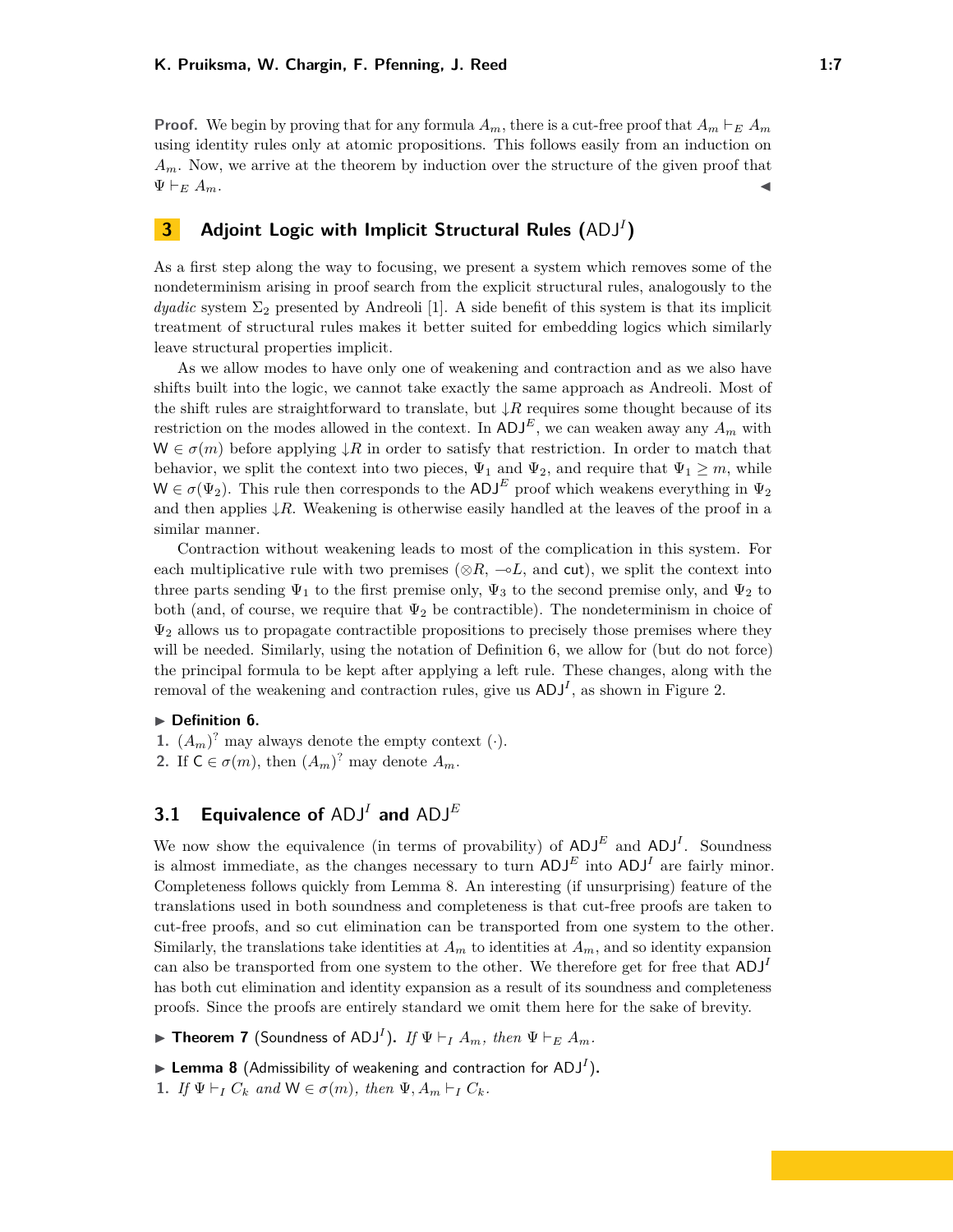<span id="page-7-1"></span>
$$
\frac{W \in \sigma(\Psi)}{\Psi, A_m \vdash A_m} \quad \text{id} \quad \frac{\Psi_1, \Psi_2 \ge m \ge k \quad C \in \sigma(\Psi_2) \quad \Psi_1, \Psi_2 \vdash A_m \quad \Psi_2, \Psi_3, A_m \vdash C_k}{\Psi_1, \Psi_2, \Psi_3 \vdash C_k} \quad \text{cut}
$$
\n
$$
\frac{i \in J \quad \Psi \vdash A_m^i}{\Psi \vdash \oplus_{j \in J} A_m^j} \oplus R^i \quad \frac{\Psi, (\oplus_{j \in J} A_m^j)^?, A_m^j \vdash C_k \quad \text{for all } j \in J}{\Psi, \oplus_{j \in J} A_m^j \vdash C_k} \oplus L^{(*)}
$$
\n
$$
\frac{\Psi \vdash A_m^j \quad \text{for all } j \in J}{\Psi \vdash \otimes_{j \in J} A_m^j} \quad \text{g}, R \quad \frac{i \in J \quad \Psi, (\otimes_{j \in J} A_m^j)^?, A_m^i \vdash C_k}{\Psi, \otimes_{j \in J} A_m^j \vdash C_k} \quad \text{g}, L^i
$$
\n
$$
\frac{C \in \sigma(\Psi_2) \quad \Psi_1, \Psi_2 \vdash A_m \quad \Psi_2, \Psi_3 \vdash B_m}{\Psi_1, \Psi_2, \Psi_3 \vdash A_m \otimes B_m} \quad \frac{\Psi, (A_m \otimes B_m)^?, A_m, B_m \vdash C_k}{\Psi, A_m \otimes B_m \vdash C_k} \quad \text{g}, L
$$
\n
$$
\frac{\Psi, A_m \vdash B_m}{\Psi \vdash A_m \multimap B_m} \quad \text{and}
$$
\n
$$
\frac{\Psi, A_m \vdash B_m}{\Psi, \Psi_2, \Psi_3, A_m \multimap B_m \vdash C_k} \quad \text{and}
$$
\n
$$
\frac{\Psi, (\Psi_1, \Psi_2, \Psi_3, A_m \vdash C_k)}{\Psi \vdash \Psi, \Psi_2, \Psi_3, A_m \vdash C_k} \quad \text{and}
$$
\n
$$
\frac{\Psi \in \sigma(\Psi)}{\Psi \vdash \Psi_m} \quad \text{and}
$$
\n
$$
\frac{\Psi, (\Psi_1, \Psi_1^2, \vdash C_k)}{\Psi, \Psi_1 \vdash C_k} \quad \text{and}
$$
\

**Figure 2** Adjoint Logic with Implicit Structural Properties (ADJ*<sup>I</sup>* ). We presuppose that the conclusion of each rule satisfies the declaration of independence and ensure, with conditions on modes, that the premises will, too.  $(A_m)^2$  denotes an optional antecedent if  $C \in \sigma(m)$ .

(\*) All premises of  $oplus L$  must uniformly retain or delete ( $)$ <sup>?</sup>.

- **2.** *If*  $\Psi$ *,*  $A_m$ *,*  $A_m$   $\vdash$ *I*  $C_k$  *and*  $C \in \sigma(m)$ *, then*  $\Psi$ *,*  $A_m$   $\vdash$ *I*  $C_k$ *.*
- $\blacktriangleright$  **Theorem 9** (Completeness of ADJ<sup>I</sup>). If  $\Psi \vdash_E A_m$  then  $\Psi \vdash_I A_m$ .

#### <span id="page-7-0"></span>**3.2 Logic Embeddings**

We now illustrate how adjoint logic can be used to embed various logics.

► Example 10 (Linear logic). We obtain intuitionistic linear logic [\[10,](#page-15-0) [2\]](#page-14-2) by using two modes, U (for *unrestricted* or structural) and L (for *linear*) with  $U > L$ . Moreover,  $\sigma(U) = \{W, C\}$ and  $\sigma(L) = \{\}$ , and the structural layer contains only shifted propositions.

$$
A_{\mathsf{U}} \quad := \quad \uparrow_{\mathsf{L}}^{\mathsf{U}} A_{\mathsf{L}} A_{\mathsf{L}}, B_{\mathsf{L}} \quad := \quad p_{\mathsf{L}} \mid A_{\mathsf{L}} \sim B_{\mathsf{L}} \mid A_{\mathsf{L}} \otimes B_{\mathsf{L}} \mid \mathbf{1} \mid \oplus_{j \in J} A_{\mathsf{L}}^j \mid \otimes_{j \in J} A_{\mathsf{L}}^j \mid \downarrow_{\mathsf{L}}^{\mathsf{U}} A_{\mathsf{U}}
$$

In this representation the exponential modality is decomposed into shift modalities  $!A_{\mathsf{L}} =$  $\downarrow^0_\mathsf{L} \uparrow^0_\mathsf{L} A_\mathsf{L}$ . We do not state an explicit correctness theorem because it follows from the embedding of LNL (Theorem [12\)](#page-8-0) and Benton's results [\[4\]](#page-14-0).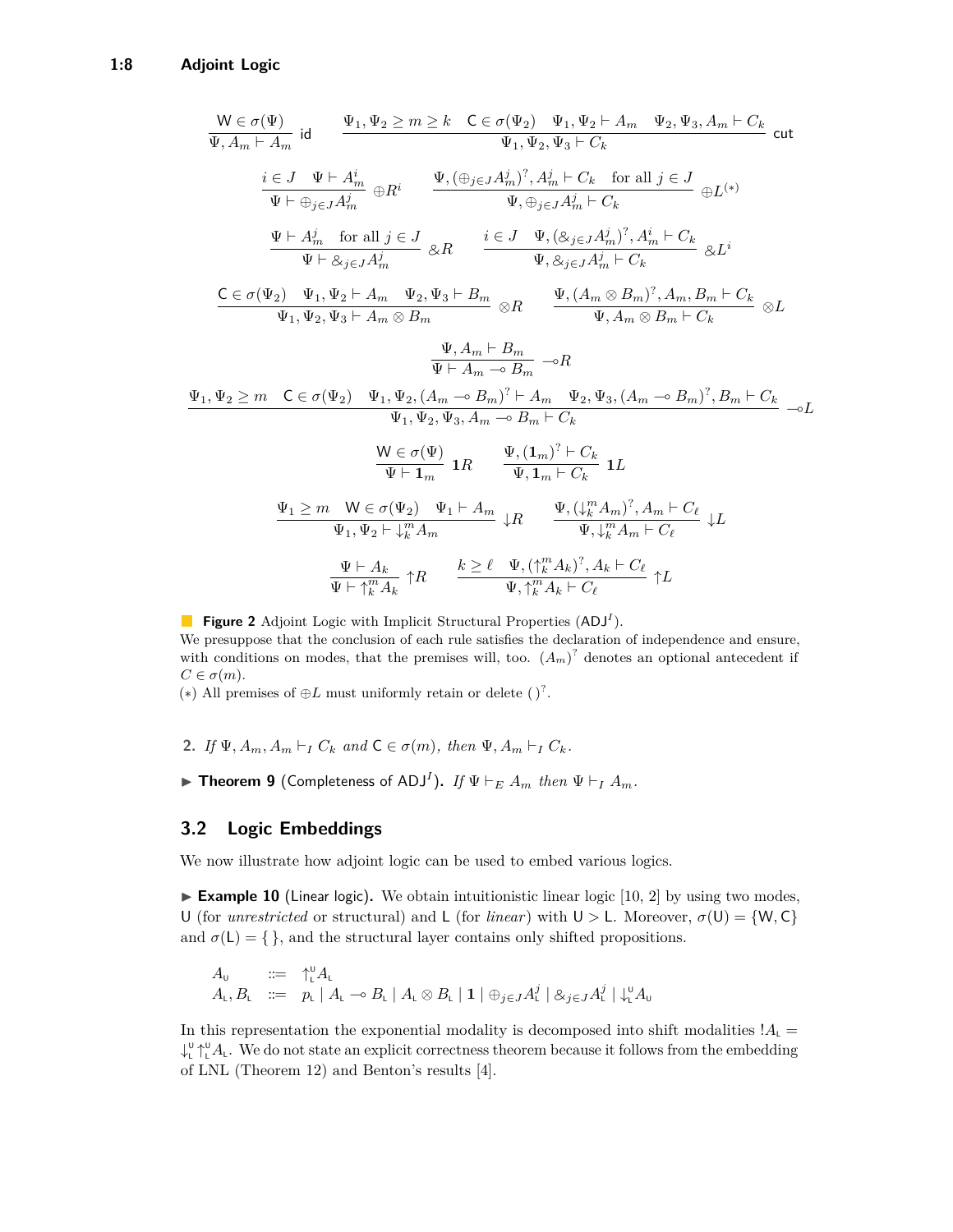**Example 11** (LNL). We obtain LNL [\[4\]](#page-14-0) just like linear logic with two modes  $U > L$ , but we populate the unrestricted layer with additional propositions, where we write  $x = \otimes_u$  and  $\rightarrow$  =  $\rightarrow$   $\circ$ <sub>U</sub>.

$$
A_{\mathsf{U}}, B_{\mathsf{U}} \quad ::= \quad p_{\mathsf{U}} \mid A_{\mathsf{U}} \to B_{\mathsf{U}} \mid A_{\mathsf{U}} \times B_{\mathsf{U}} \mid 1_{\mathsf{U}} \mid \uparrow_{\mathsf{L}}^{\mathsf{U}} A_{\mathsf{L}} A_{\mathsf{L}}, B_{\mathsf{L}} \quad ::= \quad p_{\mathsf{L}} \mid A_{\mathsf{L}} \multimap B_{\mathsf{L}} \mid A_{\mathsf{L}} \otimes B_{\mathsf{L}} \mid 1_{\mathsf{L}} \mid \downarrow_{\mathsf{L}}^{\mathsf{U}} A_{\mathsf{U}}
$$

Benton's notation for shifts is  $F = \downarrow^0$  and  $G = \uparrow^0$ . Our formulation then combines the various versions of the rules by combining the two contexts, using the declaration of independence instead to force that unrestricted succedents depend only on unrestricted antecedents. A small difference arises only in the ×*-left* rules where our version has both components in the premise, which is, of course, logically equivalent to LNL in the presence of weakening and contraction.

As LNL uses explicit structural rules, it is more direct to embed LNL into  $ADJ<sup>E</sup>$  than into  $ADJ<sup>F</sup>$ , and so our theorem is stated using  $ADJ<sup>E</sup>$ . It is, of course, equivalent to use  $ADJ<sup>I</sup>$ .

<span id="page-8-0"></span>**Find 12.** *If we let*  $\tau$  *embed propositions of LNL into the instance of adjoint logic described above, then*

**1.**  $\Theta \vdash_{\mathcal{C}} X$  *in LNL iff*  $\tau(\Theta) \vdash_{E} \tau(X)$ *.* 

**2.**  $\Theta; \Gamma \vdash_{\mathcal{L}} A$  *in LNL iff*  $\tau(\Theta), \tau(\Gamma) \vdash_{E} \tau(A)$ *.* 

<span id="page-8-1"></span>► **Example 13** (Judgmental S4). The judgmental modal logic S4 [\[23\]](#page-15-7) arises from two modes V (validity) and U (truth) with  $V > U$ . The declaration of independence here expresses that *validity is categorical with respect to truth—that is, a proof of*  $A<sub>v</sub>$  may not depend on any hypotheses of the form  $B<sub>U</sub>$ . Previously, this had been enforced by segregating the antecedents into two zones and managing their dependence accordingly.

$$
A_{\mathsf{U}} \quad \coloneqq \quad \mathop{\uparrow}\limits^{\mathsf{V}}_{\mathsf{U}} A_{\mathsf{U}} A_{\mathsf{U}} \quad \coloneqq \quad p_{\mathsf{U}} \mid A_{\mathsf{U}} \sim B_{\mathsf{U}} \mid A_{\mathsf{U}} \otimes B_{\mathsf{U}} \mid \mathbf{1} \mid \oplus_{j \in J} A_{\mathsf{U}}^j \mid \mathcal{S}_{j \in J} A_{\mathsf{U}}^j \mid \downarrow_{\mathsf{U}}^{\mathsf{V}} A_{\mathsf{V}}
$$

Analogous to the encoding of linear logic, we only need to allow  $\uparrow_u^{\vee} A_u$  in the validity layer. Under that interpretation, we encode  $\Box A_{\mathsf{U}} = \downarrow_{\mathsf{U}}^{\mathsf{V}} \uparrow_{\mathsf{U}}^{\mathsf{V}} A_{\mathsf{U}}$ , which is entirely analogous to the representation of !*A* in linear logic.

The adjoint reconstruction now gives rise to a richer logic where additional connectives speaking about validity can be decomposed directly via their left and right rules, such as the *strong implication*  $A \Rightarrow B$  which was previously ad hoc.

Note that we cannot easily model  $\Diamond A$ , which is not a *normal* modality in the technical sense that it does *not* satisfy  $\Diamond(A \multimap B) \multimap (\Diamond A \multimap \Diamond B)$ . Reed [\[25\]](#page-15-15) provides a less direct, but adequate encoding that we elide here. Licata et al. [\[16\]](#page-15-14) use the 2-categorical structure that generalizes our preorder to provide a more elegant representation.

**Theorem 14.** *If we let*  $\tau$  *embed propositions of normal judgmental S4 into the instance of adjoint logic described above, then*

- **1.**  $\Delta; \Gamma \vdash A$  *in judgmental*  $S4$  *iff*  $\uparrow_{\mathsf{U}}^{\mathsf{V}} \tau(\Delta), \tau(\Gamma) \vdash_I \tau(A)$ *.*
- **2.**  $\Delta$ ;  $\cdot \vdash A$  *in judgmental S4 iff*  $\uparrow_v^{\vee} \tau(\Delta) \vdash_I \uparrow_v^{\vee} \tau(A)$ *.*

► **Example 15** (Lax logic). Lax logic [\[8,](#page-15-8) [23\]](#page-15-7) encodes a weaker form of truth called *lax truth*. We can represent it as a substructural adjoint logic with two modes,  $U > X$ , where both modes satisfy weakening and contraction. We restrict the lax layer to a single connective and omit additive connectives for simplicity.

$$
A_{\mathsf{U}}, B_{\mathsf{U}} \quad ::= \quad p_{\mathsf{U}} \mid A_{\mathsf{U}} \to B_{\mathsf{U}} \mid A_{\mathsf{U}} \times B_{\mathsf{U}} \mid 1_{\mathsf{U}} \mid \uparrow_{\mathsf{X}}^{\mathsf{U}} A_{\mathsf{X}}
$$

$$
A_{\mathsf{X}} \qquad ::= \quad \downarrow_{\mathsf{X}}^{\mathsf{U}} A_{\mathsf{U}}
$$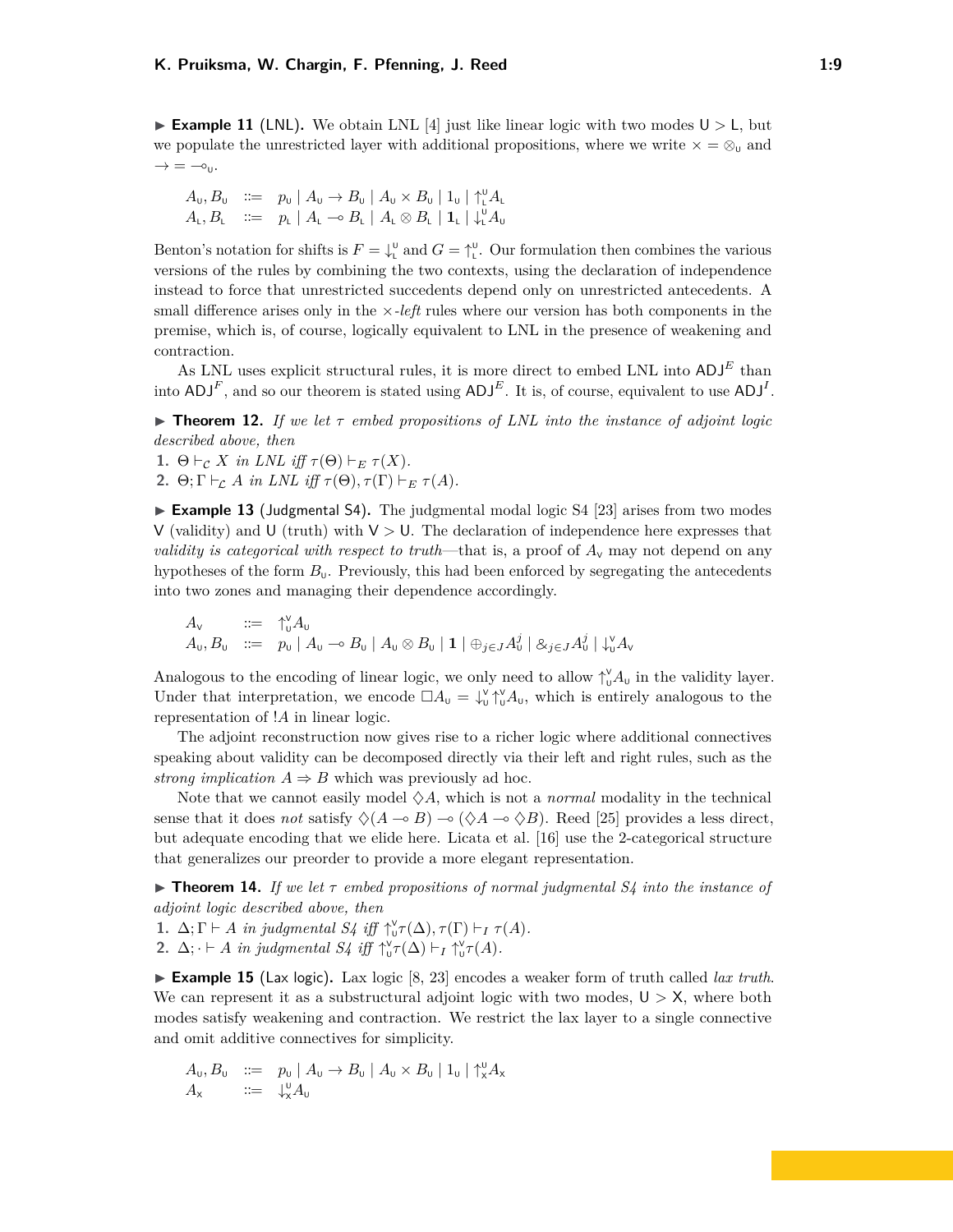Now the lax modality is defined as  $\bigcirc A_{\mathsf{U}} = \uparrow_{\mathsf{X}}^{\mathsf{U}} \downarrow_{\mathsf{X}}^{\mathsf{U}} A_{\mathsf{U}}.$ 

We can now add further connectives directly operating on the lax layer and obtain consistent left and right rules for them.

**Figurer 16.** *If we let*  $\tau$  *embed propositions of lax logic into the instance of adjoint logic described above, then*

- **1.**  $\Gamma \vdash A$  *true in lax logic iff*  $\tau(\Gamma) \vdash_I \tau(A)$ *.*
- **2.**  $\Gamma, \Gamma' \vdash A$  *lax in lax logic iff*  $\tau(\Gamma), \downarrow_{\mathsf{x}}^{\mathsf{U}} \tau(\Gamma') \vdash_I \downarrow_{\mathsf{x}}^{\mathsf{U}} \tau(A)$ *.*

**Example 17** (Intuitionistic Subexponential Linear Logic). We can represent a somewhat restricted form of intuitionistic subexponential linear logic (ISELL) [\[5\]](#page-14-3) as a fragment of adjoint logic. Subexponential labels of *zones* correspond to modes, and we preserve the preorder between labels as the preorder between modes. There is a *working zone* which corresponds to a distinguished mode L.

We require  $z \geq L$  for all modes  $z \neq L$  and define  $!_z A = \int_L^z \int_L^z A$  for  $z > L$ . We also work on the ?-free fragment (for much the same reasons that we work with the normal fragment of judgmental S4 in Example [13\)](#page-8-1), making this slightly less general than ISELL, which also includes  $?zA$  and allows labels  $z < L$ . Indeed, the rules for the shifts under the obvious candidate representation  $?zA = \uparrow_z^{\text{L}} \downarrow_z^{\text{L}} A$  do not match the rules for  $?zA$  in ISELL. Fortunately, the modality  $?z$  is not in the image of the translation [\[5,](#page-14-3) Section 4.1] from classical subexponential logic [\[19\]](#page-15-3) into ISELL, so it does not appear essential to gauge its expressive power.

An instance of ISELL satisfying these requirements can then be seen as an instance of adjoint logic where all modes *a* other than L contain only propositions of the form  $\int_{\mu}^{a} A_{\mu}$ .

We also have a new opportunity, namely adding connectives that directly combine propositions of mode  $z \neq L$ . These additional connectives may reduce the number of subexponential modalities in a logic representation. This in turn streamlines the focusing behavior of encodings since subexponential modalities interrupt focusing phases. For example, the encodings proposed by Nigam et al. [\[20\]](#page-15-17) for minimal logic (G1m in their Figure 4) or for lax logic (in their Figure 12) require many modalities which interrupt focusing phases in the represented logic, even while focusing is present in the metalogic. No such indirections are needed here.

Since the relevant fragments of ISELL are also a fragment of  $ADJ<sup>F</sup>$  (see Section [4\)](#page-10-0), some representations undertaken by Chaudhuri [\[5\]](#page-14-3) (for classical logics, for example) also provide additional examples for  $ADJ<sup>F</sup>$ , but we have not yet investigated whether the increase in expressiveness can be exploited for further results. Note that Chaudhuri only considers linear modalities and those with both weakening and contraction, so we slightly generalize his version of ISELL along this dimension.

**Figure 18.** If we let  $\tau$  embed propositions of an instance of ISELL into the corresponding *instance of adjoint logic as described above, then*

1.  $\Delta, !_{a_1}A_1, \ldots, !_{a_n}A_n \vdash B$  in ISELL iff  $\tau(\Delta), \uparrow_{\mathsf{L}}^{a_1} \tau(A_1), \ldots, \uparrow_{\mathsf{L}}^{a_n} \tau(A_n) \vdash_E \tau(B)$ .

2.  $!_{a_1}A_1, \ldots, !_{a_n}A_n \vdash !_bB$  in ISELL iff  $\uparrow_{\mathsf{L}}^{a_1} \tau(A_1), \ldots, \uparrow_{\mathsf{L}}^{a_n} \tau(A_n) \vdash_E \uparrow_{\mathsf{L}}^{b} \tau(B)$ .

We use  $\vdash_E$  rather than  $\vdash_I$  here because ISELL's explicit structural rules make it more direct to embed ISELL into  $ADJ<sup>E</sup>$  rather than  $ADJ<sup>I</sup>$ .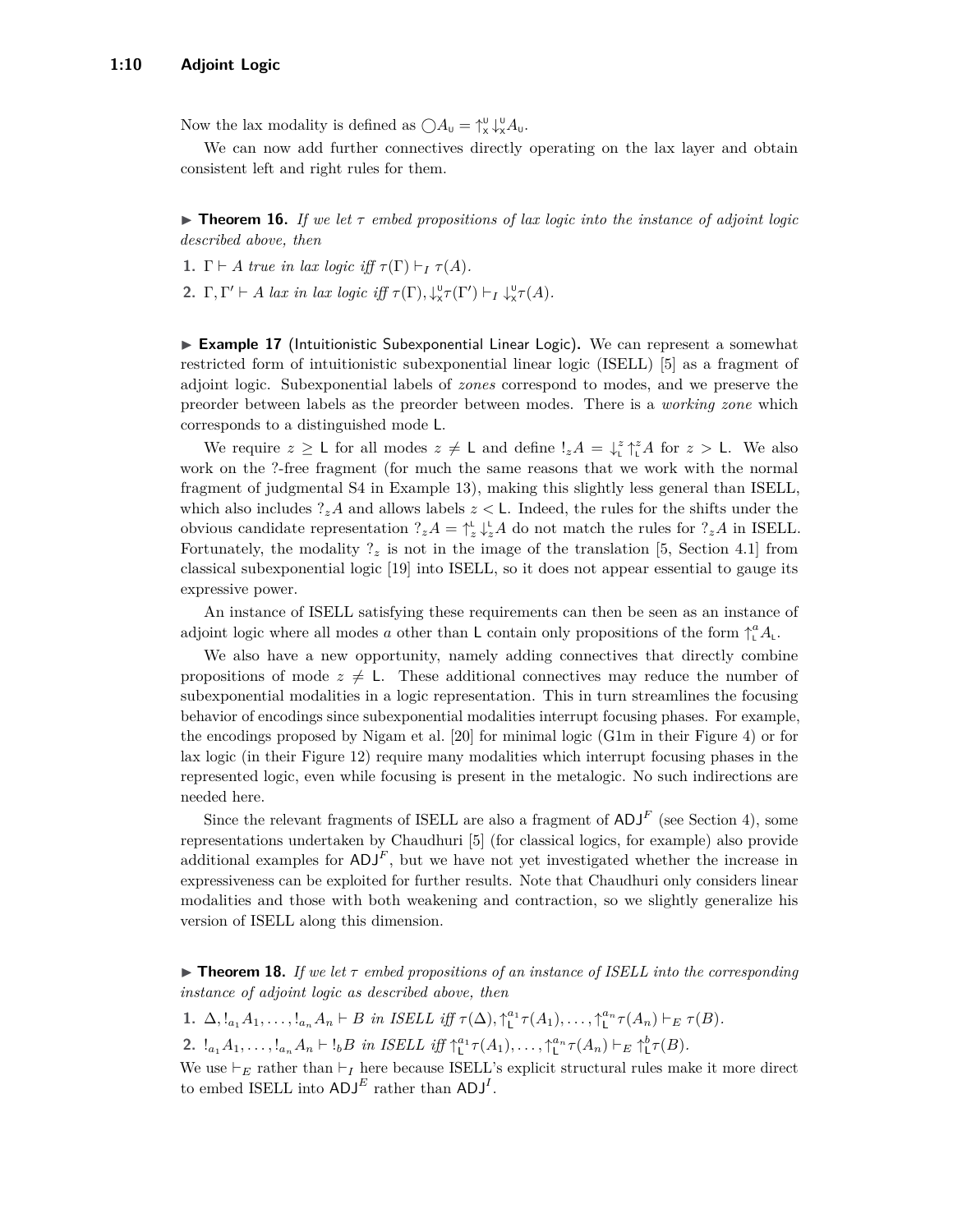## <span id="page-10-0"></span>**4 Focused Adjoint Logic**

We begin by polarizing the propositions of ADJ, giving us the following syntax for propositions:

Negative propositions 
$$
A_m^-, B_m^- := p_m^- | A_m^+ \negthinspace \negthinspace \negthinspace m B_m^- | \otimes_{j \in J} A_m^{j-} | \uparrow_k^m A_k^+
$$
  
\nPositive propositions  $A_m^+, B_m^+ := p_m^+ | A_m^+ \otimes_m B_m^+ | \mathbf{1}_m^+ | \oplus_{j \in J} A_m^{j-} | \downarrow_m^m A_\ell^-$ 

Here,  $p_m^-$  and  $p_m^-$  are negative and positive atoms, respectively.

We have chosen all shifts to reverse polarity:  $(\downarrow_k^m A_m^-)^+$  and  $(\uparrow_k^m A_k^+)^-$ . We believe two additional polarizations of shift operators are possible, namely  $(\downarrow_k^m A_m^+)^+$  and  $(\uparrow_m^k A_m^-)^-$ . These would appear as "regular" positive or negative logical operators and might streamline some encodings. When we de-polarize they will, of course, be indistinguishable from their polarity-reversing cousins. We leave more detailed investigation of these additional polaritypreserving shifts to future work.

We then present our focused system in the style used in [\[26\]](#page-16-0), using the following grammar for the components of our sequents:

| Stable antecedents $\Psi := \cdot   A_m^-   \langle A_m^+ \rangle   \Psi, \Psi'$ |  |                                                                              |
|----------------------------------------------------------------------------------|--|------------------------------------------------------------------------------|
| Inversion antecedents $\Omega := \{  A_m^+ \cdot \Omega \}$                      |  |                                                                              |
| Succedents                                                                       |  | $U \quad ::= \quad [A_m^+] \mid A_m^+ \mid A_m^- \mid \langle A_m^- \rangle$ |
| Ordered antecedents $L ::= \Omega   [A_{m}^{-}]$                                 |  |                                                                              |

We use • rather than, to separate propositions in the (ordered) inversion context  $\Omega$  to emphasize that those contexts are to be treated as lists rather than as multisets.

Similarly to the stable antecedents, only the succedents  $A_m^+$  and  $\langle A_m^- \rangle$  are stable (as  $A_m^-$ ) is invertible on the right, and  $[A_m^+]$  is in focus). We will use stability of succedents *U* as a side condition of some proofs (as stability of the antecedent is implied by having an empty inversion context  $Ω$ ).

Propositions in square brackets  $([A<sub>m</sub><sup>+</sup>]$  or  $[A<sub>m</sub><sup>-</sup>]$  are propositions in focus, while propositions in angle brackets  $(\langle A_m^+ \rangle$  or  $\langle A_m^- \rangle)$  are suspended propositions. In the system of Figure [3,](#page-12-0) suspended atoms  $\langle p_m^+ \rangle$  and  $\langle p_m^- \rangle$  are used so they can appear in stable sequents as antecedents with otherwise positive and in succedents with otherwise negative propositions, respectively. Suspending arbitrary propositions is a technical device introduced by Simmons [\[26\]](#page-16-0) that allows for a structural proof of identity expansion (see Section [4.1\)](#page-11-0).

With these parts, we have the following three types of sequents:

|            | <i>Right focus</i> $\Psi \vdash_F [A_m^+]$ |                                                   |
|------------|--------------------------------------------|---------------------------------------------------|
| Inversion  | $\Psi : \Omega \vdash_F U$                 | (where $U \neq [A_m^+]$ )                         |
| Left focus |                                            | $\Psi$ ; $[A_m^-] \vdash_F U$ (where U is stable) |

Each of these sequents is a special case of the general form  $\Psi : L \vdash_F U$ , but it is useful to separate these cases for some theorem statements and proofs. The constraints on what form *U* may take in each sequent are standard for intuitionistic focused systems [\[14,](#page-15-18) [26\]](#page-16-0), and serve to ensure that at most one formula is in focus at a time, and that if a formula is in focus, then there are no formulae in inversion.

Most of the rules of  $ADJ^F$  arise straightfowardly from their  $ADJ^I$  counterparts by having the principal formula either in focus or in inversion (depending on its polarity and whether it is on the left or the right). We also add the focus<sup>+</sup> and focus<sup>−</sup> rules, which allow us to focus on positive propositions on the right and negative propositions on the left, as well as the  $susp^+$  and  $susp^-$  rules, which allow us to suspend atomic propositions (although we will later prove that versions of these rules which suspend arbitrary propositions are admissible in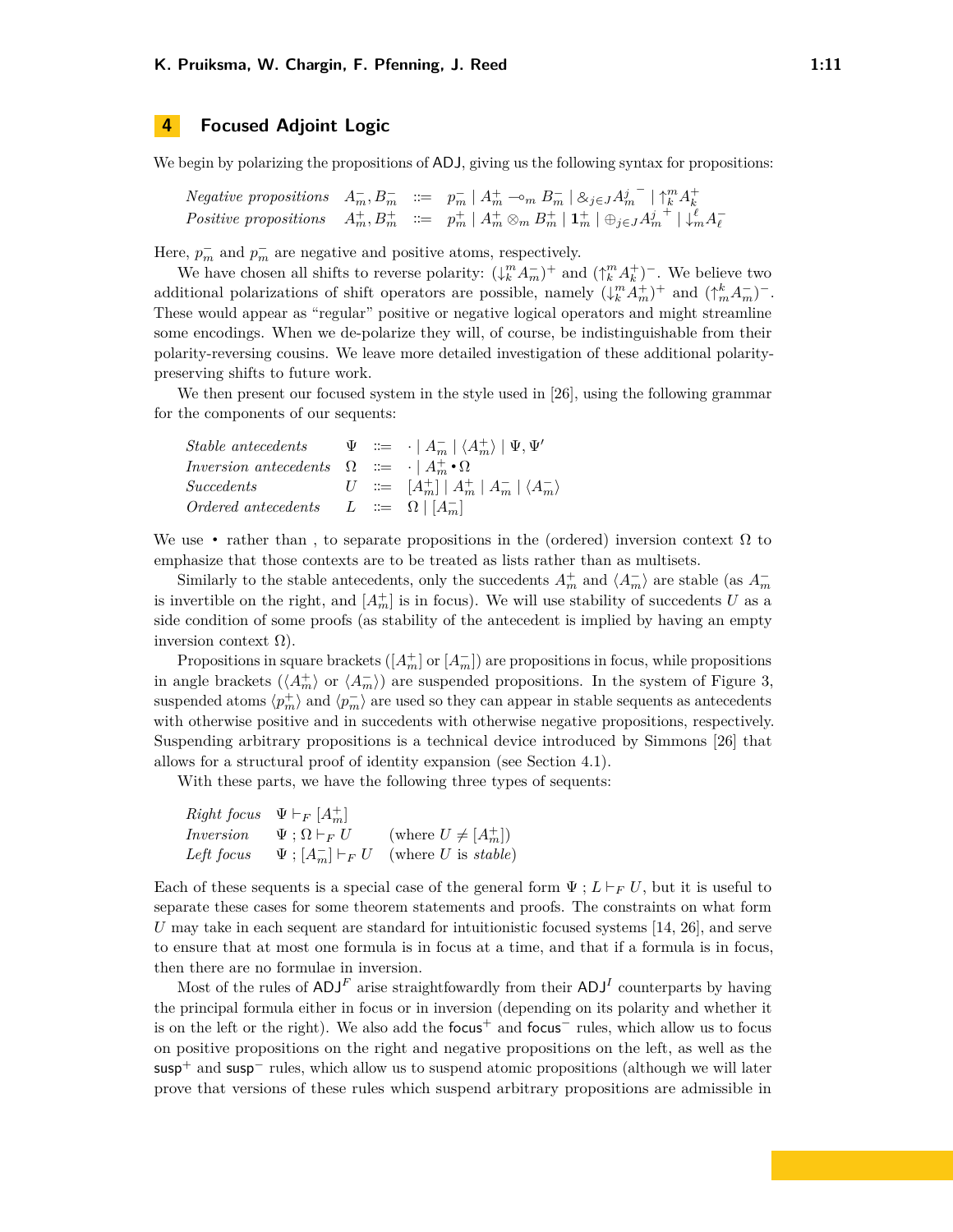Theorem [24\)](#page-13-0). The identity rule of  $ADJ<sup>I</sup>$  is split into the  $\mathsf{id}^+$  and  $\mathsf{id}^-$  rules as in all focusing systems [\[1,](#page-14-1) [14\]](#page-15-18).

We now work to prove defocalization and focalization results which show that  $ADJ<sup>I</sup>$  and  $\mathsf{ADJ}^F$  are equivalent. Composing these results with the results of Section [3,](#page-6-0) we will get that  $ADJ<sup>E</sup>$  and  $ADJ<sup>F</sup>$  are equivalent.

In order to state (and prove) our defocalization theorem, we need to define an erasure operation taking propositions and contexts in  $ADJ<sup>F</sup>$  to propositions and contexts in  $ADJ<sup>I</sup>$ .

I **Definition 19** (Erasure)**.** Given a context Ψ, antecedent *L*, or succedent *U*, we define the *erasure* of  $\Psi$ , *L*, or *U*, denoted by  $(\Psi)^{\bullet}$  or  $(U)^{\bullet}$ , to be the result of removing all focusing and suspension brackets. Formally, we give the following inductive definition:

$$
\begin{array}{rcl}\n(\cdot) \bullet & = & (\cdot) \\
(A_m^-\mathbf{v}) \bullet & = & A_m, (\Psi) \bullet \\
((A_m^+), \Psi) \bullet & = & A_m, (\Psi) \bullet \\
((A_m^+), \Psi) \bullet & = & A_m, (\Psi) \bullet \\
\end{array}\n\qquad\n\begin{array}{rcl}\n([A_m^-]) \bullet & = & A_m \\
(\cdot) \bullet & = & (\cdot) \\
(A_m^+ \bullet \Omega) \bullet & = & A_m, (\Omega) \bullet \\
(B_m^+) \bullet & = & A_m \\
(A_m^+) \bullet & = & A_m \\
(A_m^+) \bullet & = & A_m\n\end{array}
$$

► **Theorem 20** (Defocalization). *If*  $\Psi$ ;  $L \vdash_F U$ , then  $(\Psi)^{\bullet}$ ,  $(L)^{\bullet} \vdash_I (U)^{\bullet}$ .

**Proof.** We prove this by noting that each (erased) rule of the focused system is either a rule of ADJ<sup>I</sup> or a no-op (as in the case of the focus<sup> $\pm$ </sup> or susp<sup> $\pm$ </sup> rules). As such, we translate the  $\mathsf{ADJ}^F$  proof into an  $\mathsf{ADJ}^I$  proof rule-by-rule, removing the no-op rules.

#### <span id="page-11-0"></span>**4.1 Focalization**

Our path to proving focalization is much the same as that used in [\[26\]](#page-16-0), relying on admissibility of cut and admissibility of suspension for general propositions. In order to prove cut admissible, we must first prove admissibility of weakening and contraction (Lemma [21\)](#page-11-1). These follow much the same pattern as the comparable lemmas for ADJ*<sup>I</sup>* .

<span id="page-11-1"></span> $\blacktriangleright$  Lemma 21 (Admissibility of weakening and contraction for ADJ<sup>F</sup>). *Take*  $P_m$  *to be either*  $A_m^-$  *or*  $\langle A_m^+ \rangle$ *.* 

**1.** *If*  $\Psi$ ;  $L \vdash_F U$  *and*  $W \in \sigma(m)$ *, then*  $\Psi$ *,*  $P_m$ ;  $L \vdash_F U$ *.* 

**2.** *If*  $\Psi, P_m, P_m$ ;  $L \vdash_F U$  *and*  $W \in \sigma(m)$ *, then*  $\Psi, P_m$ ;  $L \vdash_F U$ *.* 

**Proof.** This follows from inductions over the proof that  $\Psi$ ;  $L \vdash_F U$  and the proof that  $\Psi, P_m, P_m$ ;  $L \vdash_F U$ .

The four cases of our cut admissibility theorem (Theorem [22\)](#page-11-2) correspond to, respectively, positive principal cuts, negative principal cuts, left-commutative cuts, and right-commutative cuts.

<span id="page-11-2"></span>▶ **Theorem 22** (Cut admissibility for ADJ<sup>F</sup>). Assuming  $C \in \sigma(\Psi_2)$ ,  $\Psi_1, \Psi_2 \geq m$ , and that Ψ1*,* Ψ2*,* Ψ3*, and U contain no non-atomic suspended propositions:*

- **1.** *If*  $\Psi_1, \Psi_2 \vdash_F [A_m^+]$  *and*  $\Psi_2, \Psi_3$ ;  $A_m^+ \cdot \Omega \vdash_F U$ *, then*  $\Psi_1, \Psi_2, \Psi_3$ ;  $\Omega \vdash_F U$ *.*
- 2. If  $\Psi_1, \Psi_2$ ;  $\vdash_F A_m^-$  and  $\Psi_2, \Psi_3$ ;  $[A_m^-] \vdash_F U$  and Ustable, then  $\Psi_1, \Psi_2, \Psi_3$ ;  $\vdash_F U$ .
- 3. If  $\Psi_1, \Psi_2$ ;  $L \vdash_F A_m^+$  and  $\Psi_2, \Psi_3$ ;  $A_m^+ \vdash_F U$  and Ustable, then  $\Psi_1, \Psi_2, \Psi_3$ ;  $L \vdash_F U$ .
- 4. If  $\Psi_1, \Psi_2$ ;  $\vdash_F A_m^-$  and  $\Psi_2, \Psi_3, A_m^-$ ;  $L \vdash_F U$  and Ustable, then  $\Psi_1, \Psi_2, \Psi_3$ ;  $L \vdash_F U$ .

**Proof.** This proceeds in a relatively standard nested induction, except that cases (3) and (4) depend on cases (1) and (2), respectively. As such, we prove this by induction over the (lexicographically ordered) quadruple  $(A_m^{\pm}, i, \mathcal{D}, \mathcal{E})$ , where  $A_m^{\pm}$  is the formula cut out, *i* is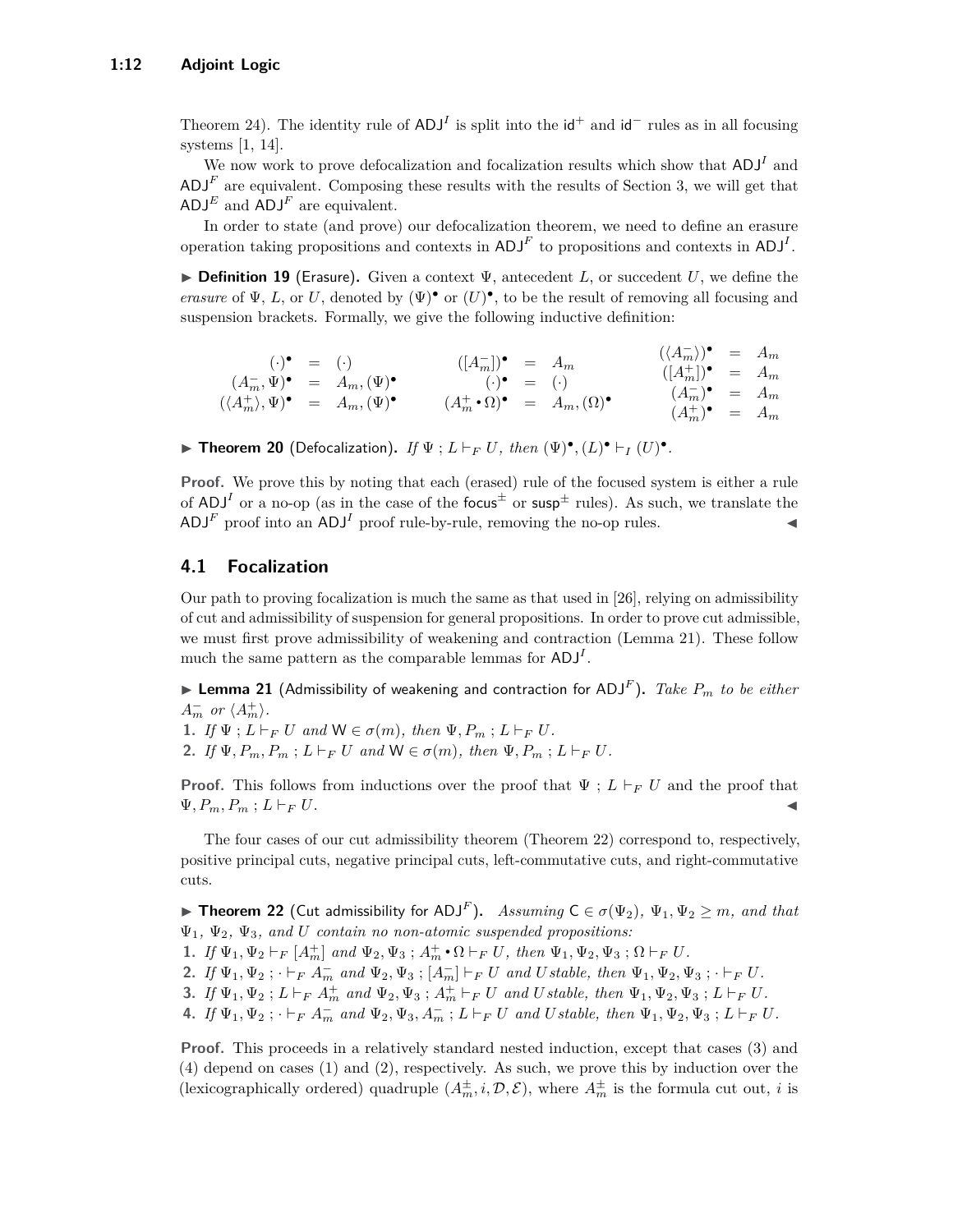<span id="page-12-0"></span>
$$
\frac{W \in \sigma(\Psi)}{\Psi, \langle p_m^+ \rangle + [p_m^+]} id^+
$$
\n
$$
\frac{\Psi_1 \ge m \quad W \in \sigma(\Psi_2) \quad \Psi_1 : \quad + A_m^-}{\Psi_1, \Psi_2 + [\downarrow_{k}^{m} A_m^-]} \quad \downarrow R \qquad \frac{i \in J \quad \Psi \vdash [A_m^{i,+}]}{\Psi \vdash [\oplus_{j \in J} A_m^{j,+}]} \oplus R^i
$$
\n
$$
\frac{C \in \sigma(\Psi_2) \quad \Psi_1, \Psi_2 \vdash [A_m^+]}{\Psi_1, \Psi_2, \Psi_3 \vdash [A_m^+]} \quad \Psi_2, \Psi_3 \vdash [B_m^+]} \otimes R \qquad \frac{W \in \sigma(\Psi)}{\Psi \vdash [1_m^+]} \quad \text{1R}
$$
\n
$$
\frac{\Psi \vdash [A_m^+]}{\Psi \vdash \vdash A_m^+} \text{ focus}^+ \qquad \frac{U \text{ stable } \Psi, (A_m^-)^2; [A_m^-] \vdash U}{\Psi, A_m^-; \quad \vdash U} \text{ focus}^-
$$
\n
$$
\frac{\Psi, \langle p^+ \rangle; \Omega \vdash U}{\Psi; p^+ \cdot \Omega \vdash U} \text{ susp}^+ \qquad \frac{\Psi \vdash \vdash [p^-]}{\Psi \vdash [p^-]} \text{ susp}^-
$$
\n
$$
\frac{\Psi, A_m^+ \cdot \Omega \vdash U}{\Psi; \mathcal{H}_m^+ \cdot \Omega \vdash U} \qquad \frac{\Psi \vdash A_m^{j+} \cdot \Omega \vdash U}{\Psi \vdash [A_m^+ \cdot \Omega \vdash U]} \quad \frac{\Psi \vdash \Omega \vdash U}{\Psi \vdash [A_m^+ \cdot \Omega \vdash U]} \quad \text{1L}
$$
\n
$$
\frac{\Psi \vdash \vdash A_m^+ \cdot \Omega \vdash U}{\Psi \vdash [A_m^+ \cdot \Omega \vdash U]} \otimes L \qquad \frac{\Psi \vdash \Omega \vdash U}{\Psi \vdash [A_m^+ \cdot \Omega \vdash U]} \quad \text{1L}
$$
\n
$$
\frac{\Psi \vdash \vdash A_m^+}{\Psi \vdash [A_m^+ \cdot \Omega \vdash U]} \quad \text{2R}
$$
\n
$$
\frac{\Psi \vdash A_m^+ \vdash
$$

**Figure 3** Focused Adjoint Logic (ADJ*<sup>F</sup>* ). "*U* stable" means that *U* is either  $A_m^+$  or  $\langle p_m^- \rangle$ .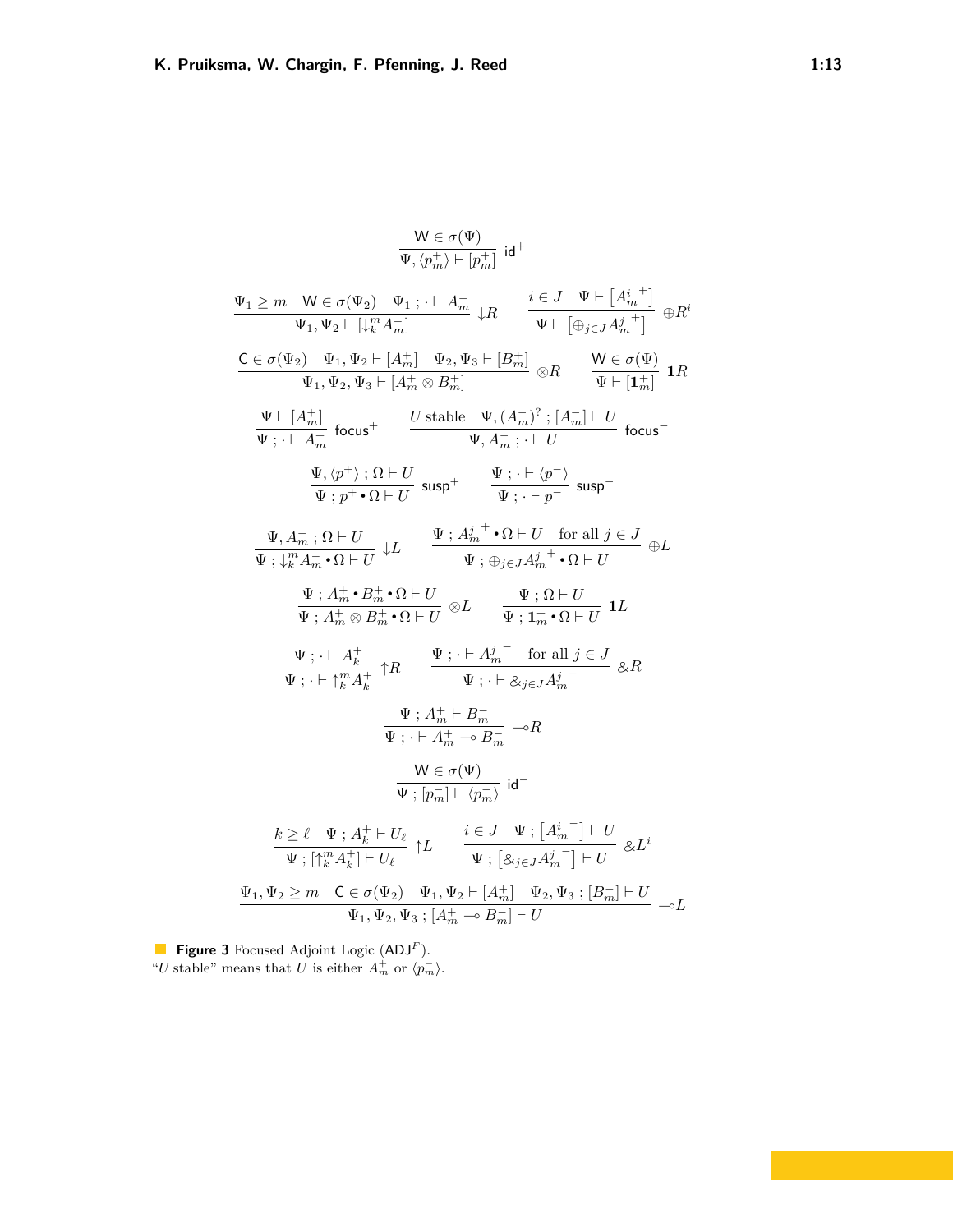the case number in the theorem statement,  $\mathcal D$  is the left-hand proof of the cut, and  $\mathcal E$  is the right-hand proof of the cut.

Admissibility of weakening is key for the cases involving  $\mathcal D$  or  $\mathcal E$  being a leaf of the proof—either an  $\mathbf{d}^{\pm}$  rule or a 1*R* rule, while admissibility of contraction is used throughout the proof, primarily to handle propositions in  $\Psi_2$ .

Now, we proceed to proving identity expansion. We wish to prove that if  $W \in \sigma(\Psi)$ , then  $\Psi$ ;  $A_m^+ \vdash_F A_m^+$  and  $\Psi$ ,  $A_m^-$ ;  $\cdot \vdash_F A_m^-$ . As described in [\[26\]](#page-16-0), however, this does not follow from induction on the structure of  $A_m^{\pm}$ , and so we take Simmons' approach of generalizing the identity and suspension rules. We first generalize the identity rules to allow arbitrary propositions, rather than only atomic propositions. It is easy to see that these more general identity rules are admissible, as the only rules (read bottom-up) which introduce suspended propositions are the  $susp^{\pm}$  rules, which only introduce atomic suspended propositions. As such, the only propositions to which identity can be applied are atomic. Despite this, the more general rules are important to the proof of identity expansion. As a preliminary to identity expansion, we prove two cut-like rules, referred to in [\[26\]](#page-16-0) as *focal substitution*, admissible.

**► Theorem 23** (Focal substitution). *Assume*  $\Psi_1, \Psi_2 \geq m$  *and*  $C \in \sigma(\Psi_2)$ *.* **1.** *If*  $\Psi_1, \Psi_2 \vdash_F [A_m^+]$  and  $\Psi_2, \Psi_3, \langle A_m^+ \rangle$  ;  $L \vdash_F U$ , then  $\Psi_1, \Psi_2, \Psi_3$  ;  $L \vdash_F U$ . **2.** *If*  $\Psi_1, \Psi_2$ ;  $L \vdash_F \langle A_m^- \rangle$  and  $\Psi_2, \Psi_3$ ;  $[A_m^-] \vdash_F U$ , then  $\Psi_1, \Psi_2, \Psi_3$ ;  $L \vdash_F U$ .

**Proof.** (1) follows by induction over the proof that  $\Psi_2, \Psi_3, \langle A_m^+ \rangle$ ;  $L \vdash_F U$ , while (2) follows by induction over the proof that  $\Psi_1, \Psi_2$ ;  $L \vdash_F \langle A_m^- \rangle$ , using admissibility of weakening and contraction in a similar manner to the proof of admissibility of cut.

<span id="page-13-0"></span>**Fineorem 24** (Suspension Expansion for  $ADJ<sup>F</sup>$ ). **1.** *If*  $\Psi$ ,  $\langle A_m^+ \rangle$ ;  $\Omega \vdash_F U$ *, then*  $\Psi$ ;  $A_m^+$ ,  $\Omega \vdash_F U$ *.* **2.** *If*  $\Psi$ ;  $\cdot \vdash_F \langle A_m^- \rangle$ , *then*  $\Psi$ ;  $\cdot \vdash_F A_m^-$ .

**Proof.** This proof proceeds by induction on the structure of  $A_m^{\pm}$ , using focal substitution in each (non-atomic) case to eliminate the suspended proposition.

It follows almost immediately from Theorem [24](#page-13-0) that identity expansion in its standard form holds—we arrive at the desired identity proofs by applying the admissible general suspension rule, followed by a focus rule, followed by an identity rule.

- $\blacktriangleright$  **Corollary 25** (Identity Expansion for ADJ<sup>F</sup>).
- **1.** *If*  $W \in \sigma(\Psi)$ *, then*  $\Psi$ ;  $A_m^+ \vdash_F A_m^+$ *.*
- **2.** *If*  $W \in \sigma(\Psi)$ *, then*  $\Psi, A_m^-$ ;  $\cdot \vdash_F A_m^-$ *.*

With cut admissibility and identity expansion, we can now move on to prove focalization. Since we are concerned with stable sequents, when translating a proof in  $ADJ<sup>I</sup>$  into a proof in  $ADJ<sup>F</sup>$ , we stabilize the sequent by inserting shifts. Since  $A<sub>m</sub>$  is logically equivalent (in ADJ<sup>*I*</sup>) to  $\uparrow_m^m A_m$ , and similarly,  $A_m$  is logically equivalent to  $\downarrow_m^m A_m$  (Example [26\)](#page-13-1), the way in which we do this stabilization is irrelevant—it only matters that there is some way of doing so.

<span id="page-13-1"></span>**Example 26.** Given  $A_m$ , we can construct the following two proofs:

$$
\frac{\mathsf{W}\in\sigma(\cdot)}{A_m\vdash_I A_m}\mathsf{id}\newline_{A_m\vdash_I \uparrow^m_m A_m}\uparrow\!\!R \qquad \frac{m\ge m}{\uparrow^m_m A_m\vdash_I A_m}\mathsf{id}\newline_{\uparrow\!m} \uparrow\!\!L
$$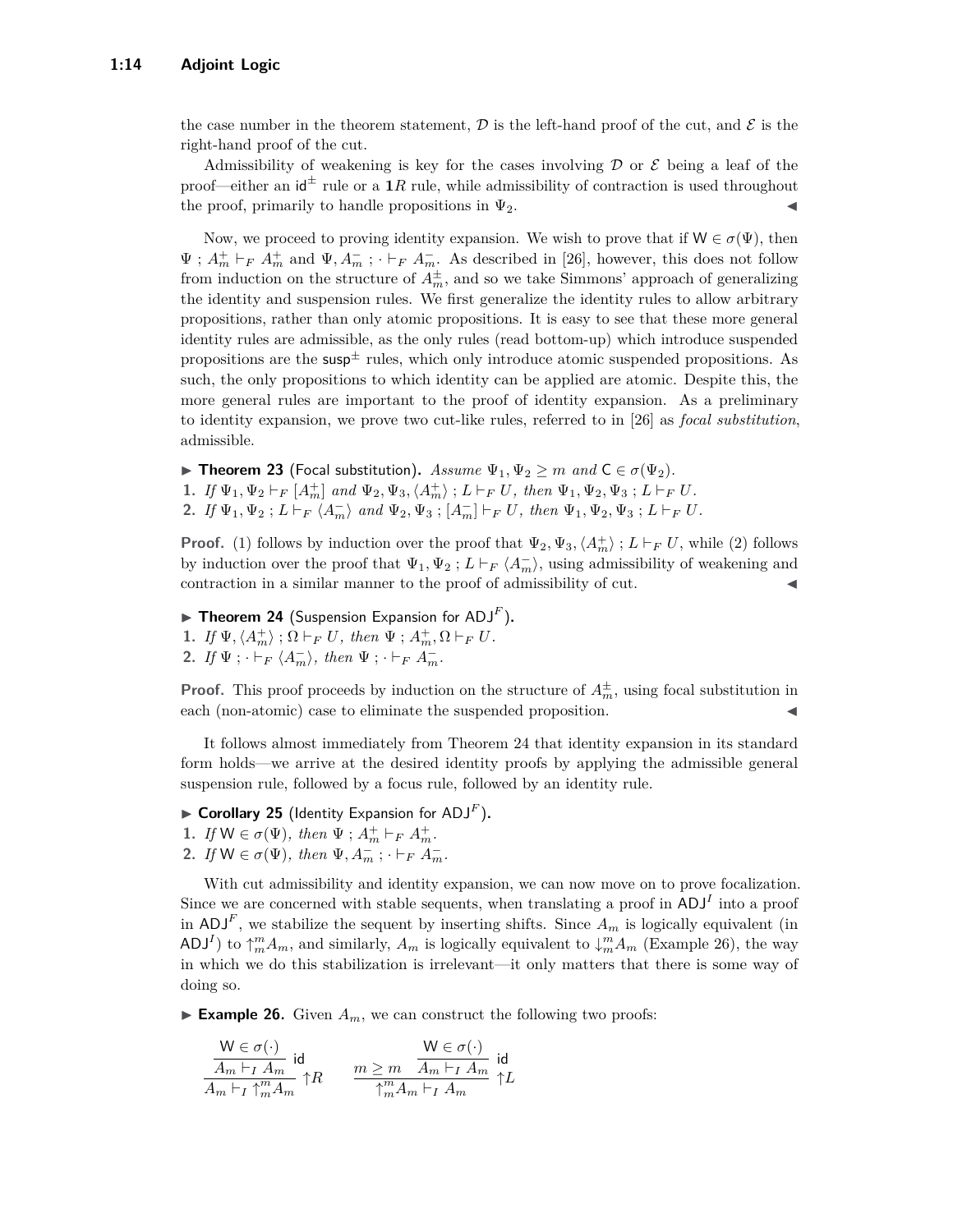**► Theorem 27** (Focalization). *If*  $(\Psi^{-})^{\bullet}$   $\vdash_I (A_m^{+})^{\bullet}$ , then  $\Psi^{-}$ ;  $\vdash_F A_m^{+}$ 

**Proof.** We first note that cut elimination for  $ADJ<sup>I</sup>$  allows us to only consider cut-free proofs. We then proceed by induction over the proof of  $(\Psi^-) \bullet \vdash_I (A_m^+) \bullet$ .

In each case other than the identity cases, we apply the inductive hypothesis to the premise(s) of the last rule used, and then cut the result of this together with the result of applying that rule to identies.

For instance, if the last rule used was  $\downarrow R$ , then we have as our initial proof that

$$
\frac{\Psi_1 \ge m \quad W \in \sigma(\Psi_2) \quad (\Psi_1)^{\bullet} \vdash_I A_m}{(\Psi_1)^{\bullet}, (\Psi_2)^{\bullet} \vdash_I \downarrow_k^m A_m} \downarrow R
$$

From this, we can construct the following proof:

$$
\begin{array}{c}\mathcal{D} \\ (\Psi_1) \bullet \vdash_I A_m \\ \hline \\ \Psi_1\,;\, \cdot \vdash_F A_m^- \text{ i.h.}(\mathcal{D}) \end{array} \xrightarrow{\begin{array}{c} A_m^-\geq m\quad \mathsf{W}\in \sigma(\Psi_2) \quad A_m^-\,;\, \cdot \vdash_F A_m^- \text{ id} \\ \hline \\ \Psi_2, A_m^-\vdash_F [\downarrow^m_k A_m^-] \\ \hline \\ \Psi_2, A_m^-\vdash_F \downarrow^m_k A_m^- \text{ focus}^+ \end{array} } \mathsf{tR}
$$

using the admissibility of cut and of identity to make the dotted inferences.

## **5 Conclusion**

We have developed adjoint logic as a generic way to combine multiple logics with varying structural properties. A particular instance of adjoint logic is given by a preorder between modes of truth, each of which may optionally satisfy weakening, contraction, or both. On one hand, we decompose the subexponentials of subexponential linear logic [\[19,](#page-15-3) [5,](#page-14-3) [20\]](#page-15-17) into shifts that embed logics into each other, rather than coding all of them into a "master" logic. This retains syntax and semantics of the individual components, with the adjunction properties guaranteeing conservativity. On the other hand, we generalize Benton's LNL allowing many substructural (and structural) logics to be harmoniously combined, as can be seen from our examples. In ongoing work [\[24\]](#page-15-13) we are investigating an operational interpretation of adjoint logic propositions as a rich language of session types, supporting new communication patterns such as multicast or distributed garbage collection by virtue of the underlying adjoint logic.

#### **References**

- <span id="page-14-1"></span>**1** Jean-Marc Andreoli. Logic programming with focusing proofs in linear logic. *Journal of Logic and Computation*, 2(3):197–347, 1992.
- <span id="page-14-2"></span>**2** Andrew Barber. Dual intuitionistic linear logic. Technical Report ECS-LFCS-96-347, Department of Computer Science, University of Edinburgh, September 1996.
- <span id="page-14-4"></span>**3** Nuel D. Belnap. Display logic. *Journal of Philosophical Logic*, 11:375–417, 1982.
- <span id="page-14-0"></span>**4** Nick Benton. A mixed linear and non-linear logic: Proofs, terms and models. In Leszek Pacholski and Jerzy Tiuryn, editors, *Selected Papers from the 8th International Workshop on Computer Science Logic (CLS'94)*, pages 121–135, Kazimierz, Poland, September 1994. Springer LNCS 933. An extended version appears as Technical Report UCAM-CL-TR-352, University of Cambridge.
- <span id="page-14-3"></span>**5** Kaustuv Chaudhuri. Classical and intuitionistic subexponential logics are equally expressive. In *Computer Science Logic*, pages 185–199. Springer LNCS 6247, August 2010.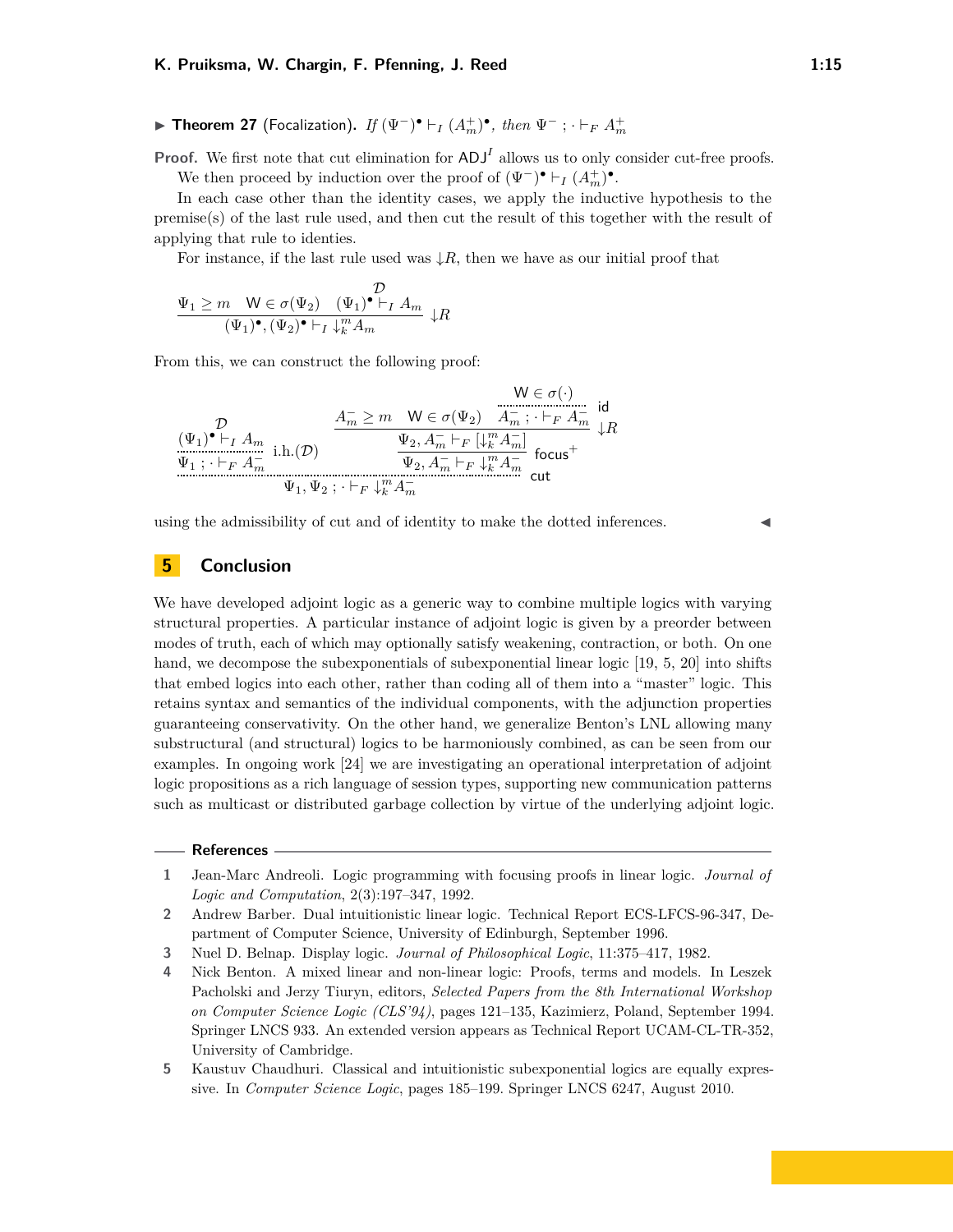- <span id="page-15-5"></span>**6** Kaustuv Chaudhuri and Frank Pfenning. Focusing the inverse method for linear logic. In L.Ong, editor, *Proceedings of the 14th Annual Conference on Computer Science Logic (CSL'05)*, pages 200–215, Oxford, England, August 2005. Springer Verlag LNCS 3634.
- <span id="page-15-2"></span>**7** Michael Dummett. *The Logical Basis of Metaphysics*. Harvard University Press, Cambridge, Massachusetts, 1991. The William James Lectures, 1976.
- <span id="page-15-8"></span>**8** M. Fairtlough and M.V. Mendler. Propositional lax logic. *Information and Computation*, 137(1):1–33, August 1997.
- <span id="page-15-1"></span>**9** Gerhard Gentzen. Untersuchungen über das logische Schließen. *Mathematische Zeitschrift*, 39:176–210, 405–431, 1935. English translation in M. E. Szabo, editor, *The Collected Papers of Gerhard Gentzen*, pages 68–131, North-Holland, 1969.
- <span id="page-15-0"></span>**10** Jean-Yves Girard. Linear logic. *Theoretical Computer Science*, 50:1–102, 1987.
- <span id="page-15-11"></span>**11** Jean-Yves Girard. On the unity of logic. *Annals of Pure and Applied Logic*, 59:201–217, 1993.
- <span id="page-15-9"></span>**12** Jacob M. Howe. Proof search in lax logic. *Mathematical Structure in Computer Science*, 11(4):573–588, August 2001.
- <span id="page-15-10"></span>**13** Max Kanovich, Stepan Kuznetsov, Vivek Nigam, and Andre Scedrov. Subexponentials in non-commutative linear logic. *ArXiv e-prints*, September 2017. [arXiv:1709.03607](http://arxiv.org/abs/1709.03607).
- <span id="page-15-18"></span>**14** Chuck Liang and Dale Miller. Focusing and polarization in linear, intuitionistic, and classical logics. *Theoretical Computer Science*, 410(46):4747–4768, November 2009.
- <span id="page-15-12"></span>**15** Chuck Liang and Dale Miller. A focused approach to combining logics. *Annals of Pure and Applied Logic*, 162(9):679–697, 2011.
- <span id="page-15-14"></span>**16** Daniel R. Licata, Michael Shulman, and Mitchell Riley. A fibrational framework for substructural and modal logics. In Dale Miller, editor, *Proceedings of the 2nd International Conference on Formal Structures for Computation and Deduction (FSCD'17)*, pages 25:1– 25:22, Oxford, UK, September 2017. LIPIcs.
- <span id="page-15-6"></span>**17** Sean McLaughlin and Frank Pfenning. Efficient intuitionistic theorem proving with the polarized inverse method. In R.A.Schmidt, editor, *Proceedings of the 22nd International Conference on Automated Deduction (CADE-22))*, pages 230–244, Montreal, Canada, August 2009. Springer LNCS 5663.
- <span id="page-15-16"></span>**18** Sara Negri and Jan von Plato. *Structural Proof Theory*. Cambridge University Press, 2001.
- <span id="page-15-3"></span>**19** Vivek Nigam and Dale Miller. Algorithmic specifications in linear logic with subexponentials. In *Proceedings of the 11th International Conference on Principles and Practice of Declarative Programming (PPDP)*, pages 129–140, Coimbra, Portugal, sep 2009. ACM.
- <span id="page-15-17"></span>**20** Vivek Nigam, Elaine Pimental, and Giselle Reis. An extended framework for specifying and reasoning about proof systems. *Journal of Logic and Computation*, 26(2):539–576, 2016.
- <span id="page-15-4"></span>**21** Frank Pfenning. Logical frameworks. In Alan Robinson and Andrei Voronkov, editors, *Handbook of Automated Reasoning*, chapter 17, pages 1063–1147. Elsevier Science and MIT Press, 2001.
- **22** Frank Pfenning. Law and order. Lecture notes on *Substructural Logics*, September 2016. URL: [http://www.cs.cmu.edu/~fp/courses/15816-f16/lectures/](http://www.cs.cmu.edu/~fp/courses/15816-f16/lectures/08-lawandorder.pdf) [08-lawandorder.pdf](http://www.cs.cmu.edu/~fp/courses/15816-f16/lectures/08-lawandorder.pdf).
- <span id="page-15-7"></span>**23** Frank Pfenning and Rowan Davies. A judgmental reconstruction of modal logic. *Mathematical Structures in Computer Science*, 11:511–540, 2001. Notes to an invited talk at the *Workshop on Intuitionistic Modal Logics and Applications* (IMLA'99), Trento, Italy, July 1999.
- <span id="page-15-13"></span>**24** Klaas Pruiksma, William Chargin, Frank Pfenning, and Jason Reed. Adjoint logic and its concurrent operational interpretation. Unpublished note, January 2018. URL: [http:](http://www.cs.cmu.edu/~fp/papers/adjoint18.pdf) [//www.cs.cmu.edu/~fp/papers/adjoint18.pdf](http://www.cs.cmu.edu/~fp/papers/adjoint18.pdf).
- <span id="page-15-15"></span>**25** Jason Reed. A judgmental deconstruction of modal logic. Unpublished manuscript, May 2009. URL: <http://www.cs.cmu.edu/~jcreed/papers/jdml2.pdf>.